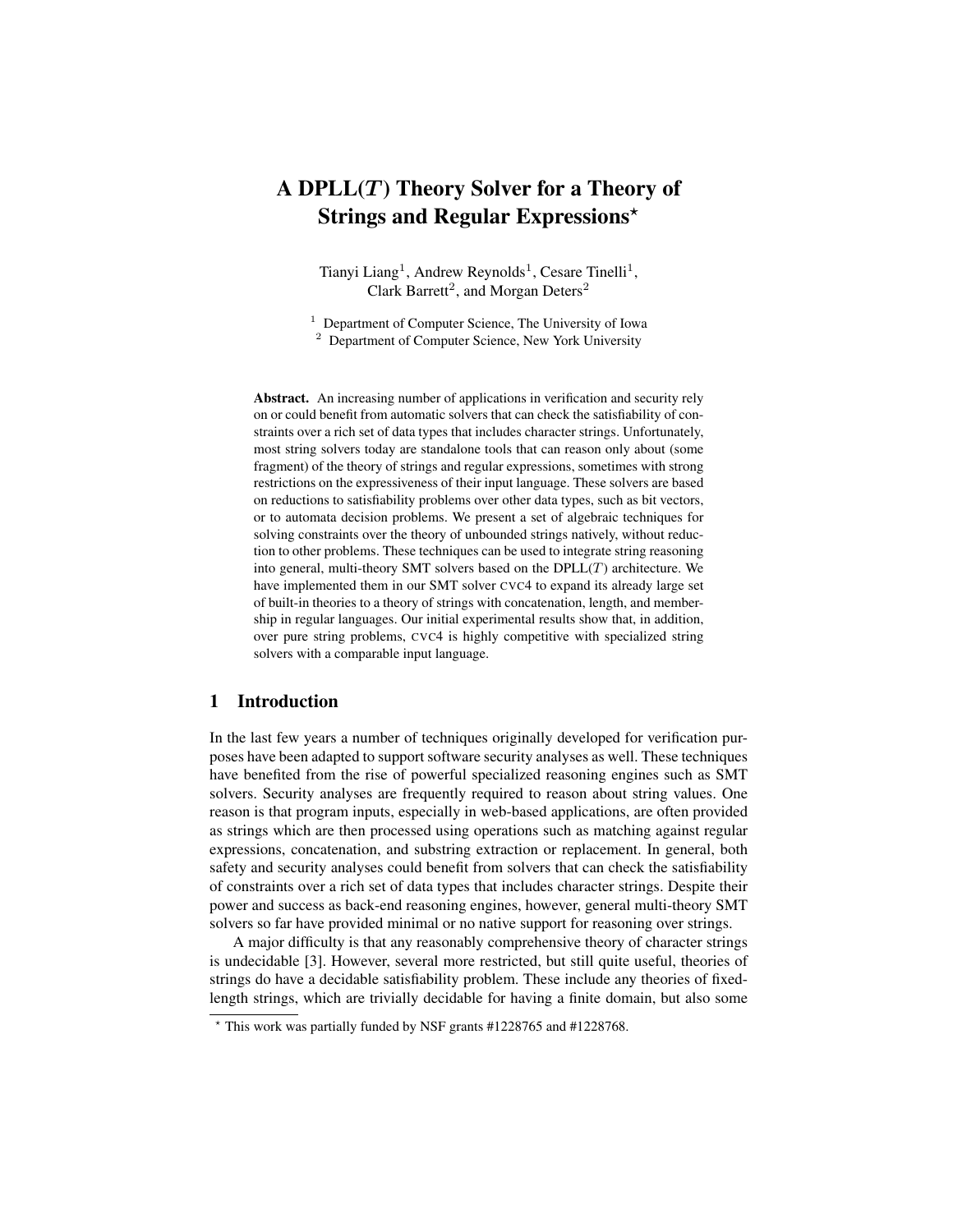fragments over unbounded strings (e.g., word equations [14]). Recent research has focused on identifying decidable fragments suitable for program analysis and, more crucially, on developing efficient solvers for them. Unfortunately, most string solvers today are standalone tools that can reason only about (some fragment of) the theory of strings and regular expressions, sometimes with strong restrictions on the expressiveness of their input language such as, for instance, the imposition of exact length bounds on all string variables. These solvers are based on reductions to satisfiability problems over other data types, such as bit vectors, or to decision problems over automata.

Contribution and significance We present an alternative approach, based on algebraic techniques for solving (quantifier-free) constraints natively over a theory of unbounded strings with length and regular language membership. Our techniques can be used to construct solvers that can be integrated into general, multi-theory SMT solvers based on the DPLL $(T)$  architecture [16]. We have implemented these techniques in our SMT solver CVC4. As as result and to our knowledge, CVC4 is the first solver able to reason about a language of mixed constraints that includes strings together with integers, reals, arrays, and algebraic datatypes. Our experimental results show that, in addition, over pure string problems CVC4 has superior performance and reliability over specialized string solvers that can reason about the same fragment of the theory of strings.

We describe our approach here abstractly in terms of derivation rules. After discussing related work, we define in Section 2 the theory of strings and regular expressions we work with, and present a calculus for this theory. Our string solver is essentially a specific a proof strategy for this calculus. In Section 3, we present an experimental evaluation of our implementation in CVC4 against other tools specializing in string constraints. We conclude in Section 4 mentioning several areas of future work.

#### 1.1 Related work

A popular approach for solving string constraints, especially if they involve regular expressions, is to encode them into automata problems. For example, Hooimeijer and Weimer [9] present an automata-based solver, DPRLE, for matching problems of the form  $e \subseteq r$  where, in essence, r is a regular expression over a given alphabet and e is a concatenation of alphabet symbols and string variables. The solver has been used to check programs against SQL injection vulnerabilities. This approach was improved in later work by generating automata lazily from the input problem without requiring *a priori* length bounds [10]. A comprehensive set of algorithms and data structures for performing fast automata operations to support constraint solving over strings is described by Hooimeijer and Veanes [8]. Generally speaking, there are two sorts of automata-based approaches: one where each transition in the automaton represents a single character (e.g., [5, 23]), and one where each transition represents a set of characters (e.g., [10, 21, 22]). Most tools based on these approaches provide very limited support for reasoning about constraints mixing strings and other data types. Also, automata refinement is typically the main bottleneck, although it is still very useful in solving membership constraints. Further discussion can be found in [7, 12].

A different class of solvers is based on reducing string constraints to constraints in other theories. A successful representative of this approach is the Hampi solver [11],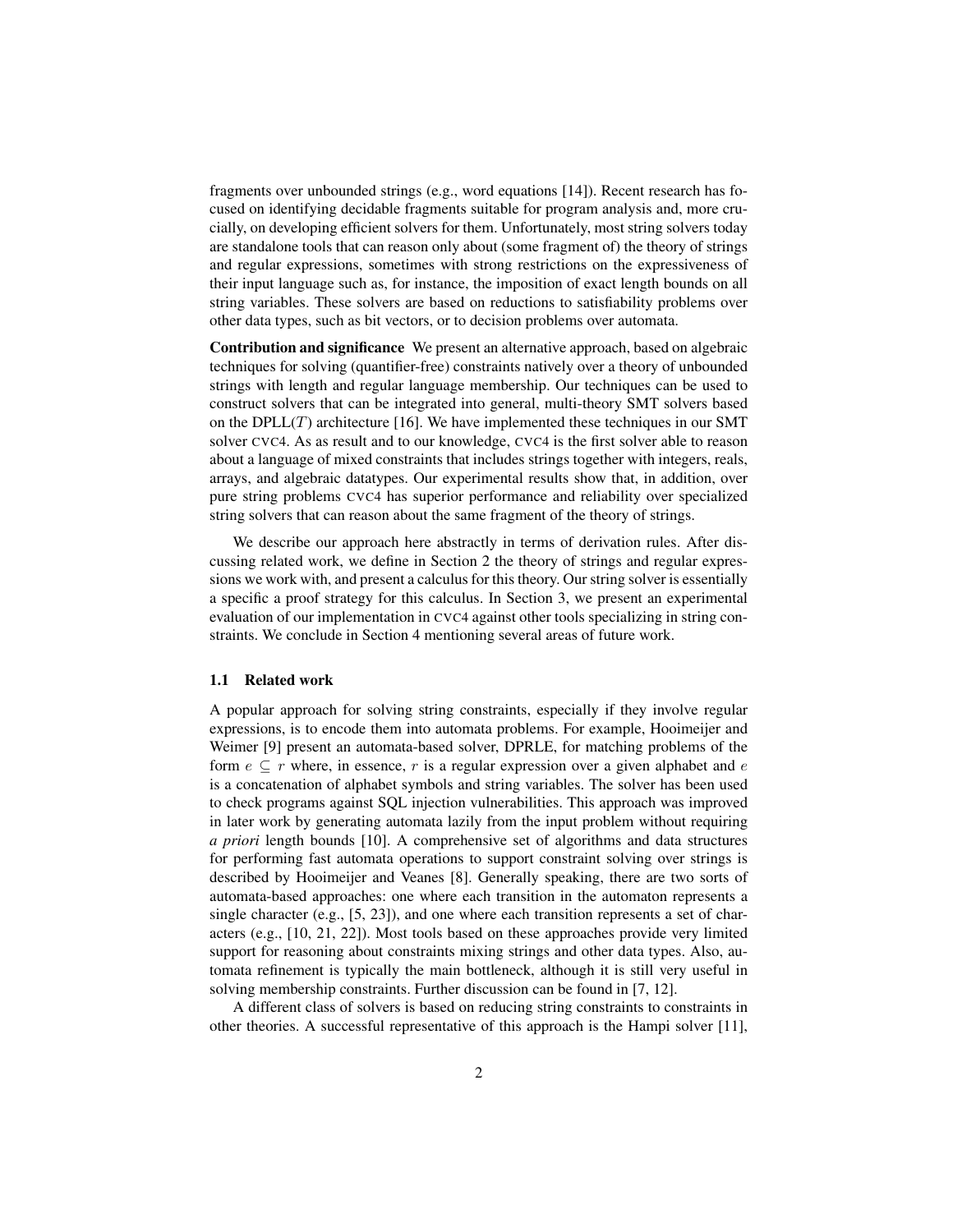used in a variety of static analysis systems. Hampi works only with string constraints over fixed-size string variables. It extends the constraint language to membership in fixed-size context-free languages but considers only problems over one string variable. Input problems are reduced first to bit-vector problems and then to SAT. An alternative approach, developed to support Pex [20], a white-box test generation tool, targets path feasibility problems for programs using the .NET string library [3]. There, string constraints over a large set of string operators, but no language membership predicates, are abstracted to linear integer arithmetic constraints and then sent to an SMT solver. Each satisfying solution, if any, induces a fixed-length version of the original string problem which is then solved using finite domain constraint satisfaction techniques. The Kaluza solver [19] extends Hampi's input language to multiple variables and string concatenation by following an approach similar to one used in Pex, except that it simply feeds fixed-length versions of the input problem to Hampi.

The Java String Analyzer (JSA) [4] works with Java string constraints. It first translates them to a flow graph and then analyzes the graph by converting it into a contextfree grammar. That grammar is approximated to a regular one which is then encoded as a multi-level automaton. PASS [12] combines ideas from automata and SMT. Similarly to JSA, it handles almost all Java string operations, regular expressions, and stringnumber conversions. However, it represents strings as arrays with symbolic length. This leads to the generation of several quantified constraints over such arrays, which are then solved with the aid of a specialized quantifier instantiation procedure.

The work most closely related to ours is Z3-STR [24], a recent string solver developed as an extension of the Z3 SMT solver through Z3's user plug-in interface. It considers unbounded strings with concatenation, substring, replace and length functions and accepts equational constraints over strings as well as linear integer arithmetic constraints. Its main idea is to have Z3 treat string function and predicate symbols as uninterpreted but monitor the inferences of Z3's equality solver and generate and pass to Z3 selected string theory lemmas as needed. Roughly speaking, these lemmas are used to force the identification of equivalent string terms (e.g., the lemma  $s \cdot \epsilon \approx s$  where  $\cdot$  is concatenation and  $\epsilon$  is the empty string), or the dis-identification of terms that Z3 has wrongly guessed to be equal (e.g.,  $len(t) > 0 \Rightarrow s \not\approx s \cdot t$ ). The approach is refutationally incomplete because it does not always generate enough axioms to recognize an unsatisfiable problem. At a very high level, our approach is similar, and similarly incomplete, except that it uses a different and more comprehensive set of rules to generate suitable axioms, and so is able to recognize more unsatisfiable cases. Another big difference is that we have devised it with the goal of implementing it in an internal, fully integrated theory solver for CVC4, as opposed to an external plug-in, which allows us to leverage several features of the  $DPLL(T)$  architecture.

#### 1.2 Formal preliminaries

We work in the context of many-sorted first-order logic with equality. We assume the reader is familiar with the notions of many-sorted signature, term, literal, formula, free variable, interpretation, and satisfiability of a formula in an interpretation (see, e.g., [2] for more details). A *theory* is a pair  $T = (\Sigma, I)$  where  $\Sigma$  is a signature and I is a class of Σ-interpretations, the *models* of T, that is closed under variable reassignment (i.e.,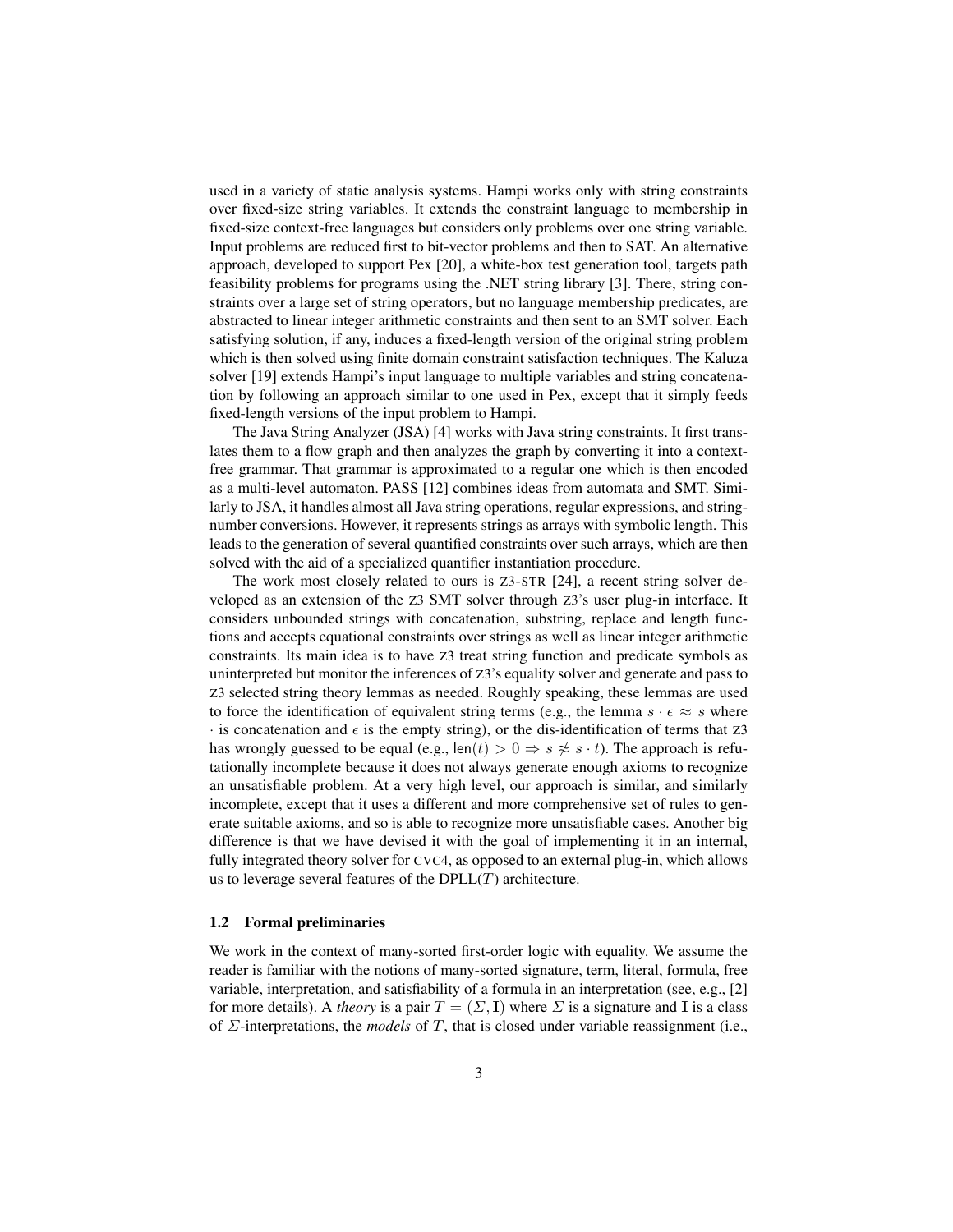every  $\Sigma$ -interpretation that differs from one in I only in how it interprets the variables is also in I). If  $\mathcal I$  is an interpretation and t is a term, we denote by  $\mathcal I(t)$  the value of t in I. A  $\Sigma$ -formula  $\varphi$  is *satisfiable* (resp., *unsatisfiable*) *in* T if it is satisfied by some (resp., no) interpretation in **I**. A set  $\Gamma$  of formulas *entails in*  $T$  a  $\Sigma$ -formula  $\varphi$ , written  $\Gamma \models_T \varphi$ , if every interpretation in **I** that satisfies all formulas in  $\Gamma$  satisfies  $\varphi$  as well. The set *Γ* is *satisfiable in* T if  $\Gamma \not\models_T \bot$  where  $\bot$  is the universally false atom. We will write  $\Gamma \models \varphi$  to denote that  $\Gamma$  entails  $\varphi$  in the class of all  $\Sigma$ -interpretations. We will use  $\approx$  as the (infix) logical symbol for equality—which has type  $\sigma \times \sigma$  for all sorts  $\sigma$  in  $\Sigma$  and is always interpreted as the identity relation. We write  $s \not\approx t$  as an abbreviation of  $\neg s \approx t$ . If e is a term or a formula, we denote by  $V(e)$  the set of e's free variables, extending the notation to tuples and sets of terms/formulas as expected.

## 2 A theory of strings and regular language membership

We consider a theory  $T_{SLRp}$  of strings with length and positive regular language membership constraints over a signature  $\Sigma_{SLRp}$  with three sorts, Str, Int, and Lan, and an infinite set of variables of each sort. The interpretations of  $T_{SLRp}$  differ only on the variables. They all interpret Int as the set of integer numbers, Str as the language  $A^*$ of all words over some fixed finite alphabet A of *characters*, and Lan as the power set of  $A^*$ . The signature includes the following predicate and function symbols: the usual symbols of linear integer arithmetic, interpreted as expected; a constant symbol, or *string constant*, for each word of A<sup>∗</sup> , interpreted as that word; a variadic function symbol con : Str  $\times \ldots \times$  Str  $\rightarrow$  Str, interpreted as word concatenation; a function symbol len : Str  $\rightarrow$  lnt, interpreted as the word length function; a function symbol set : Str  $\rightarrow$  Lan, interpreted as the function mapping each word  $w \in A^*$  to the language  $\{w\}$ ; a function symbol star : Lan  $\rightarrow$  Lan, interpreted as the Kleene closure operator; an infix predicate symbol in :  $Str \times$  Lan, interpreted as the set membership predicate; a suitable set of additional function symbols corresponding to regular expression operators such as language concatenation, conjunction, disjunction, and so on.

We call: *string term* any term of sort Str or of the form (len s); *arithmetic term* any term of sort Int all of whose occurrences of len are applied to a variable; *regular expression* any term of sort Lan (possibly with variables). A string term is *atomic* if it is a variable or a string constant. A *string constraint* is a (dis)equality  $(\neg)s \approx t$ with s and t string terms. What algebraists call *word equations* are, in our terminology, positive string constraints  $s \approx t$  with s and t of sort Str. An *arithmetic constraint* is a (dis)equality  $(\neg)s \approx t$  or an inequality  $s > t$  where s and t are arithmetic terms. Note that if x and y are string variables, len x is both a string and an arithmetic term and  $(\neg)$ len  $x \approx$  len y is both a string and an arithmetic constraint. A *(positive) RL constraint* is a literal of the form  $(s \text{ in } r)$  where s is a string term and r is a regular expression. A TSLRp*-constraint* is a string, arithmetic or RL constraint. We will denote entailment in  $T_{SLRp}$  ( $\models$ SLRp) more simply as  $\models$ SLRp.

#### 2.1 The satisfiability problem in  $T_{SLRp}$

We are interested in checking the satisfiability in  $T_{SLRp}$  of finite sets of  $T_{SLRp}$ -constraints. We are not aware of any results on the decidability of this problem. In fact, the decid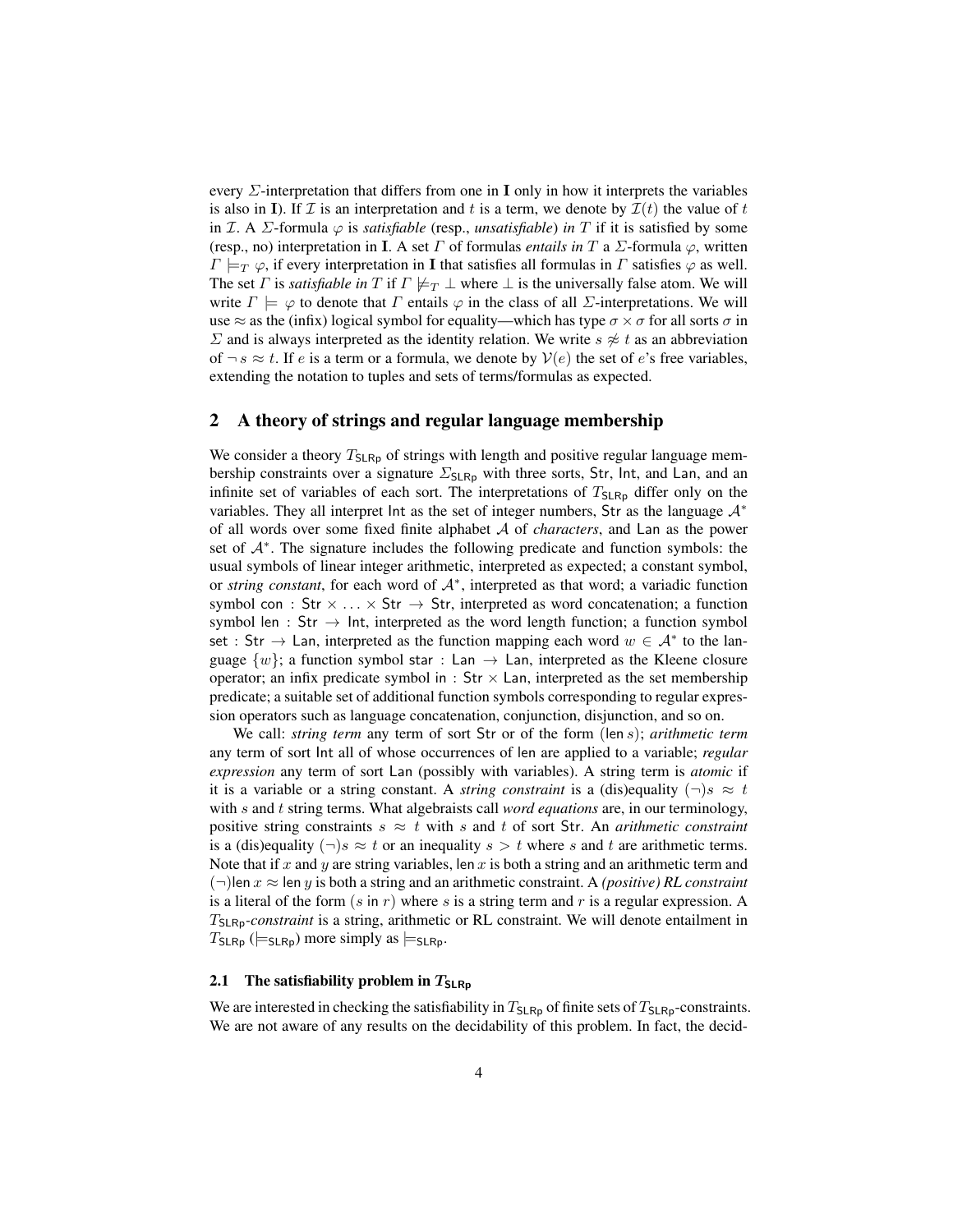ability of a strict sublanguage of the above, just word equations with length constraints, is classified as an open question by other authors (e.g., [6]). Some other sublanguages do have a decidable satisfiability problem. For instance, the satisfiability of word equations was proven decidable by Makanin [14] and then given a PSPACE algorithm by Plandowski [17]; that algorithm, however, is highly impractical.

In this work we focus on practical solvers for  $T_{SLRp}$  that, although incomplete and non-terminating in general, can be used to solve efficiently string constraints arising from verification and security applications. In addition to efficiency, we also strive for correctness. We want a solver that is both *refutation sound*: any problem the solver classifies as unsatisfiable is indeed so; and *solution sound*: any variable assignment that the solver claims to be a solution of the input constraints does indeed satisfy them.

Our solver is based on the modular combination of an off-the-shelf solver for linear integer arithmetic and a novel solver for string and RL constraints, which we will call just string solver, for brevity. The string solver is in turn obtained as a modular extension of a congruence-closure-based solver for EUF, the theory of equality with uninterpreted functions. The extension is obtained by means of theory-specific derivation rules that assert additional string constraints and RL constraints to the congruence closure module (which treats all functions symbols as uninterpreted). The combination between the string solver and the arithmetic solver is achieved, Nelson-Oppen style, by exchanging equalities over shared terms, which however are not variables, as in traditional combination procedures [15], but terms of the form (len x) where x is a variable.<sup>3</sup>

In the following, we describe the essence of our combined solver for  $T_{SLRp}$  abstractly and declaratively, as a tableaux-style calculus. Because of the computational complexity of solving even just word equations, this calculus is non-deterministic and allows many possible proof strategies. Our solver can be understood then as a specific proof procedure for the calculus. In our description below we focus only on the derivation rules that deal with string and arithmetic constraints. This is both because of space constraints and because currently our treatment of RL constraints is fairly naive—and so not very interesting. In particular, the Kleene star operator is processed by unrolling: (s in star r) is reduced to  $s = \epsilon$  or to  $s \approx \text{con}(x, y) \wedge (x \text{ in } r) \wedge (y \text{ in star } r)$  where x and  $y$  are fresh variables, which makes the solver non-terminating in general over such constraints. A more sophisticated treatment of RL constraints is in the works and will be presented in a later paper.

# 2.2 A calculus for  $T_{SLRp}$

Let S be a set of string constraints and let  $\mathcal{T}(S)$  be the set of all terms (and subterms) occurring in S. The *congruence closure* of S is the set

$$
\mathcal{C}(S) = \{ s \approx t \mid s, t \in \mathcal{T}(S), S \models s \approx t \} \cup \{ l_1 \not\approx l_2 \mid l_1, l_2 \text{ distinct string const.} \} \cup \{ s \not\approx t \mid s, t \in \mathcal{T}(S), s' \not\approx t' \in S, S \models s \approx s' \land t \approx t' \text{ for some } s', t' \}
$$

The set  $\mathcal{C}(S)$  induces an equivalence relation  $\mathbf{E}_S$  over  $\mathcal{T}(S)$  where two terms s, t are equivalent iff  $s \approx t \in \mathcal{C}(S)$  (or, equivalently, iff  $S \models s \approx t$ ). For all  $t \in \mathcal{T}(S)$ , we denote its equivalence class in  $\mathbf{E}_S$  by  $[t]_S$  or just  $[t]$  when S is clear or not important.

<sup>&</sup>lt;sup>3</sup> This difference is not substantial if the arithmetic solver treats (len  $x$ ) like an integer variable.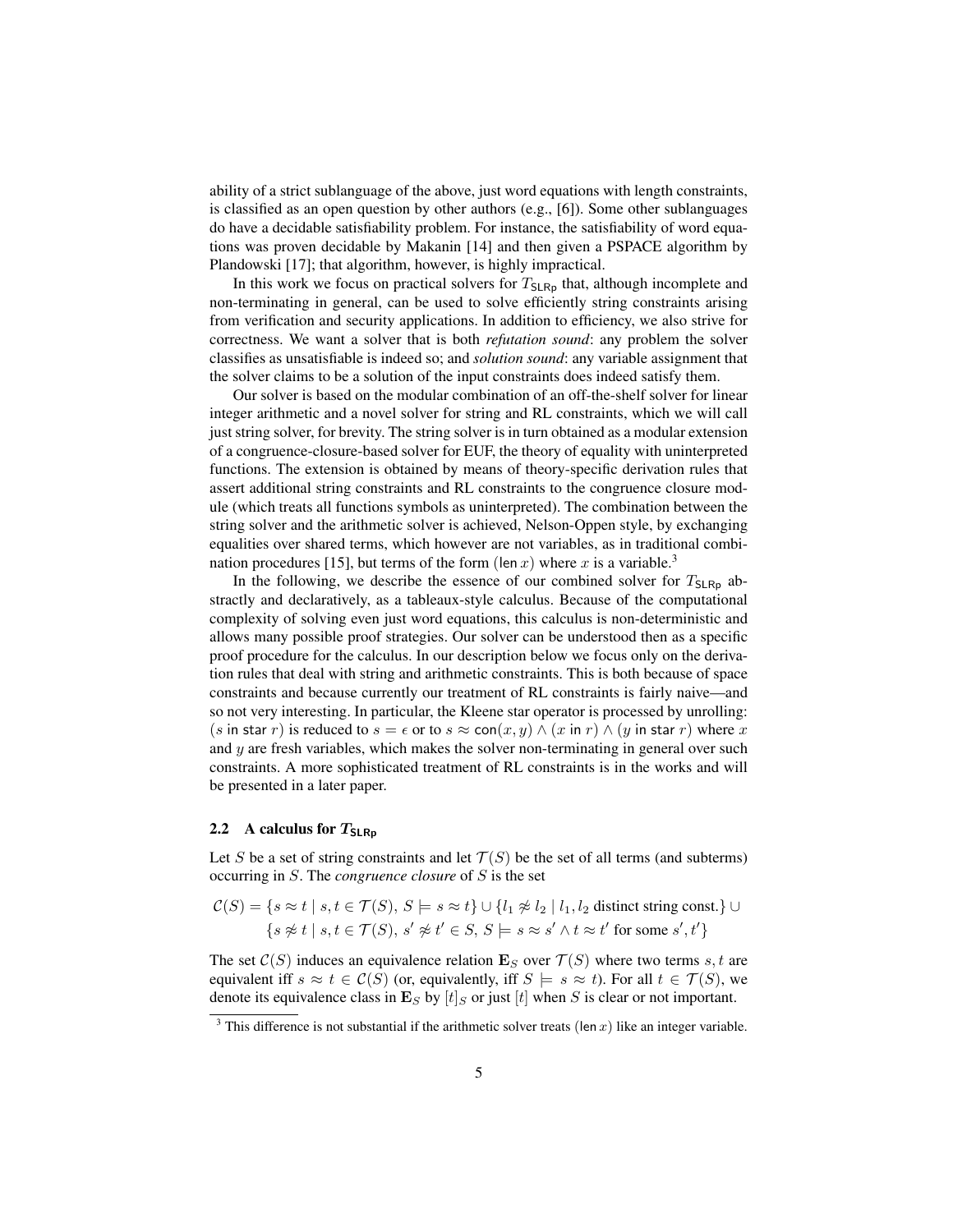$\mathsf{con}(s, \mathsf{con}(t), u) \to \mathsf{con}(s, t, u) \qquad \mathsf{con}(s, c_1 \cdots c_i, c_{i+1} \cdots c_n, u) \to \mathsf{con}(s, c_1 \cdots c_n, u)$  $\mathsf{con}(s, \epsilon, \bm u) \to \mathsf{con}(s, \bm u) \qquad \qquad \mathsf{len}(\mathsf{con}(s_1, \dots, s_n)) \to \mathsf{len}\, s_1 + \dots + \mathsf{len}\, s_n$  $\mathsf{con}(s) \to s$   $\qquad \qquad \mathsf{len}(c_1 \cdots c_n) \to n$  $\mathsf{con}() \to \epsilon$ 

Fig. 1. Normalization rewrite rules for terms.

We will denote characters (i.e., elements of the alphabet  $A$ ) by the letter c and string constants by l or the juxtaposition  $c_1 \cdots c_n$  of their individual characters, with  $c_1 \cdots c_n$ denoting the empty string  $\epsilon$  when  $n = 0$ . We will use x, y, z to denote string variables and  $s, t, u, v, w$  to denote terms in general.

We will consider term tuples  $(s_1, \ldots, s_n)$ , with  $n \geq 0$ , and denote them by letters in bold font, with comma denoting tuple concatenation. For example, if  $s = (s_1, s_2)$ and  $t = (t_1, t_2, t_3)$  we will write  $(s, t)$  to denote the tuple  $(s_1, s_2, t_1, t_2, t_3)$ . Similarly, if u is a term,  $(s, u, t)$  denotes the tuple  $(s_1, s_2, u, t_1, t_2, t_3)$ .

Configurations Our calculus operates over *configurations* consisting of the distinguished configuration unsat and of tuples of the form  $\langle S, A, R, F, N, C, B \rangle$  where

- S, A, R are respectively a set of string, arithmetic, and RL constraints;
- F is a set of pairs  $s \mapsto a$  where  $s \in \mathcal{T}(S)$  and  $a$  is a tuple of atomic string terms;
- N is a set of pairs  $e \mapsto a$  where e is an equivalence class of E<sub>S</sub>, the equivalence relation induced by the constraints in  $S$ , and  $\alpha$  is a tuple of atomic string terms;
- C is a set of terms of sort Str;
- $-$  B is a set of *buckets* where each bucket is a set of equivalence classes of  $\mathbf{E}_5$ .

Informally, the sets S, A, R initially store the input problem and grow with additional constraints derived by the calculus; N stores a normal form for each equivalence class in ES; F maps selected input terms to an intermediate form, which we call a *flat form*, used to compute the normal forms in  $N$ ; C stores terms whose flat form should not be computed, to prevent loops in the computation of their equivalence class' normal form; B eventually becomes a partition of  $\mathbf{E}_5$  used to generate a satisfying assignment that assigns string constants of different lengths to variables in different buckets, and different string constants of the *same* length to different variables in the same bucket.

Derivation trees The calculus is defined by the derivation rules described below. A *derivation tree* for the calculus is a tree where each node is a configuration and each non-root node is obtained by applying one of the derivation rules to its parent node. We call the root of a derivation tree an *initial* configuration. A branch of a derivation tree is *closed* if it ends with unsat. A derivation tree is *closed* if all of its branches are closed.

Initial configurations encode a satisfiability problem by storing it in the components S, A and R. By standard transformations, one can convert any finite set of  $T_{SLRp}$ constraints into an equisatisfiable set  $S \cup A \cup R$  where S is a set of string constraints, A is a set of arithmetic constraints, and  $R$  is a set of RL constraints. We consider only initial configurations where the other components are empty. For convenience, we assume that the S component of the initial configuration contains an equation  $x \approx t$  for each non-variable term  $t \in \mathcal{T}(S)$ , where x is a variable of the same sort as  $t^2$ . We also assume

<sup>&</sup>lt;sup>4</sup> Such equations can always be added as needed using fresh variables.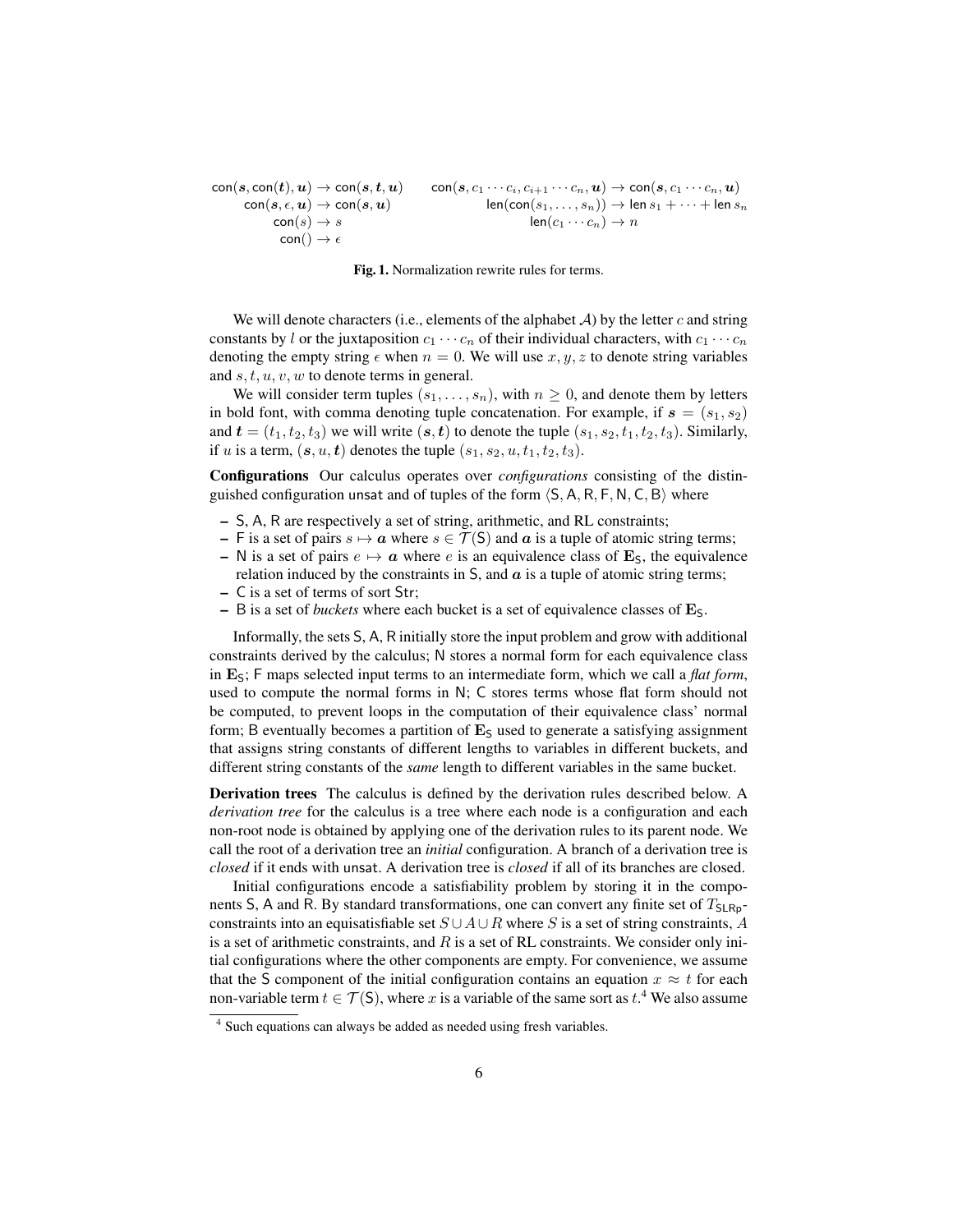$$
\mathsf{A}\text{-Prop} \xrightarrow{\mathsf{S}} \mathsf{len}\,x \approx \mathsf{len}\,y \qquad \mathsf{S}\text{-Prop} \xrightarrow{\mathsf{A} \models_{\mathsf{LIA}} \mathsf{len}\,x \approx \mathsf{len}\,y}
$$
\n
$$
\mathsf{Len} \xrightarrow{\mathsf{x} \approx t \in \mathcal{C}(\mathsf{S})} \mathsf{A} := \mathsf{A}, \mathsf{len}\,x \approx \mathsf{len}\,y \qquad \mathsf{S}\text{-Prop} \xrightarrow{\mathsf{A} \models_{\mathsf{LIA}} \mathsf{len}\,x \approx \mathsf{len}\,y}
$$
\n
$$
\mathsf{Len}\xrightarrow{\mathsf{x} \approx t \in \mathcal{C}(\mathsf{S})} \mathsf{Len}\xrightarrow{\mathsf{x} \in \mathcal{V}(\mathsf{S})} \mathsf{Len}\xrightarrow{\mathsf{x} \in \mathcal{V}(\mathsf{S} \cup \mathsf{A})} \mathsf{I} := \mathsf{S}, \mathsf{I} \Rightarrow \mathsf{I} \xrightarrow{\mathsf{x} \in \mathcal{V}(\mathsf{S} \cup \mathsf{A})} \mathsf{A} := \mathsf{A}, \mathsf{len}\,x > 0
$$
\n
$$
\mathsf{A}\text{-Conflict} \xrightarrow{\mathsf{A} \models_{\mathsf{LIA}} \bot} \mathsf{R}\text{-}\mathsf{Star} \xrightarrow{\mathsf{s} \text{ in star}(\mathsf{set}\,t) \in \mathsf{R}} \mathsf{s} \nRightarrow \mathsf{R} \in \mathcal{C}(\mathsf{S})
$$
\n
$$
\mathsf{unsat} \qquad \mathsf{S} := \mathsf{S}, \mathsf{s} \approx \mathsf{con}(t, z) \quad \mathsf{R} := \mathsf{R}, \mathsf{z} \text{ in star}(\mathsf{set}\,t)
$$

Fig. 2. Rules for theory combination, arithmetic and RL constraints. The letter  $z$  denotes a fresh Skolem variable.

that all terms in the initial configuration are reduced with respect to the rewrite rules in Figure 1, which can be shown to be terminating and confluent modulo the axioms of arithmetic.

We say that a configuration is *derivable* if it occurs in a derivation tree whose initial configuration satisfies the restrictions above.

We denote by  $t \downarrow$  the normal form of a term t with respect to the rewrite rules in Figure 1. It is not difficult to see that if t is of sort Str, then  $t \downarrow$  is either an atomic string term or has the form  $con(a_1, \ldots, a_n)$  where  $n > 1$  and  $a_1, \ldots, a_n$  are atomic; if t is of integer sort, then  $t \downarrow$  is an arithmetic term. In a similar vein, we consider *normalized* tuples  $a\downarrow$  of atomic terms obtained from an atomic term tuple a by dropping its empty string components and replacing adjacent string constants by the constant corresponding to their concatenation. For example,  $(x, \epsilon, c_1, c_2c_3, y)$  $\downarrow = (x, c_1c_2c_3, y)$ .

Invariant 1 We are interested in proof procedures that maintain these invariants on the derivable configurations of the form  $\langle S, A, R, F, N, C, B \rangle$ :

- 1. All terms are reduced with respect to the rewrite system in Figure 1.
- 2. F is a partial map from  $T(S)$  to normalized tuples of atomic terms.
- 3. N is a partial map from  $\mathbf{E}_\text{S}$  to normalized tuples of atomic terms.
- 4. For all terms s where  $[s] \mapsto (a_1, \ldots, a_n) \in \mathbb{N}$  or  $s \mapsto (a_1, \ldots, a_n) \in \mathbb{F}$ , we have  $S \models_{SLRp} s \approx \text{con}(a_1, \ldots, a_n)$  and  $S \models a_i \not\approx \epsilon \text{ for } i = 1, \ldots, n$ .
- 5. For all  $B_1, B_2 \in \mathsf{B}, [s] \in B_1$  and  $[t] \in B_2$ ,  $\mathsf{S} \models \mathsf{len} s \approx \mathsf{len} t$  iff  $B_1 = B_2$ .
- 6. C contains only reduced terms of the form  $con(a)$ .

We denote by  $\mathcal{D}(N)$  the *domain* of the partial map N, i.e., the set  $\{e \mid e \mapsto a \in$ N for some  $a$ . For all  $e \in \mathcal{D}(\mathbb{N})$ , we will write N e to denote the (unique) tuple associated to  $e$  by N. We will use a similar notation for F.

Derivation rules The rules of the calculus are provided in Figures 2 through 6 in *guarded assignment form*. A derivation rule applies to a configuration K if all of the rule's premises hold for K. A rule's conclusion describes how each component of K is changed, if at all. We write S, t as an abbreviation for  $S \cup \{t\}$ . Rules with two conclusions, separated by the symbol  $\parallel$ , are non-deterministic branching rules.

In the rules of the calculus, we treat a string constant  $l$  in a tuple of terms indifferently as term or a tuple  $l_1, \ldots, l_n$  of string constants whose concatenation equals l.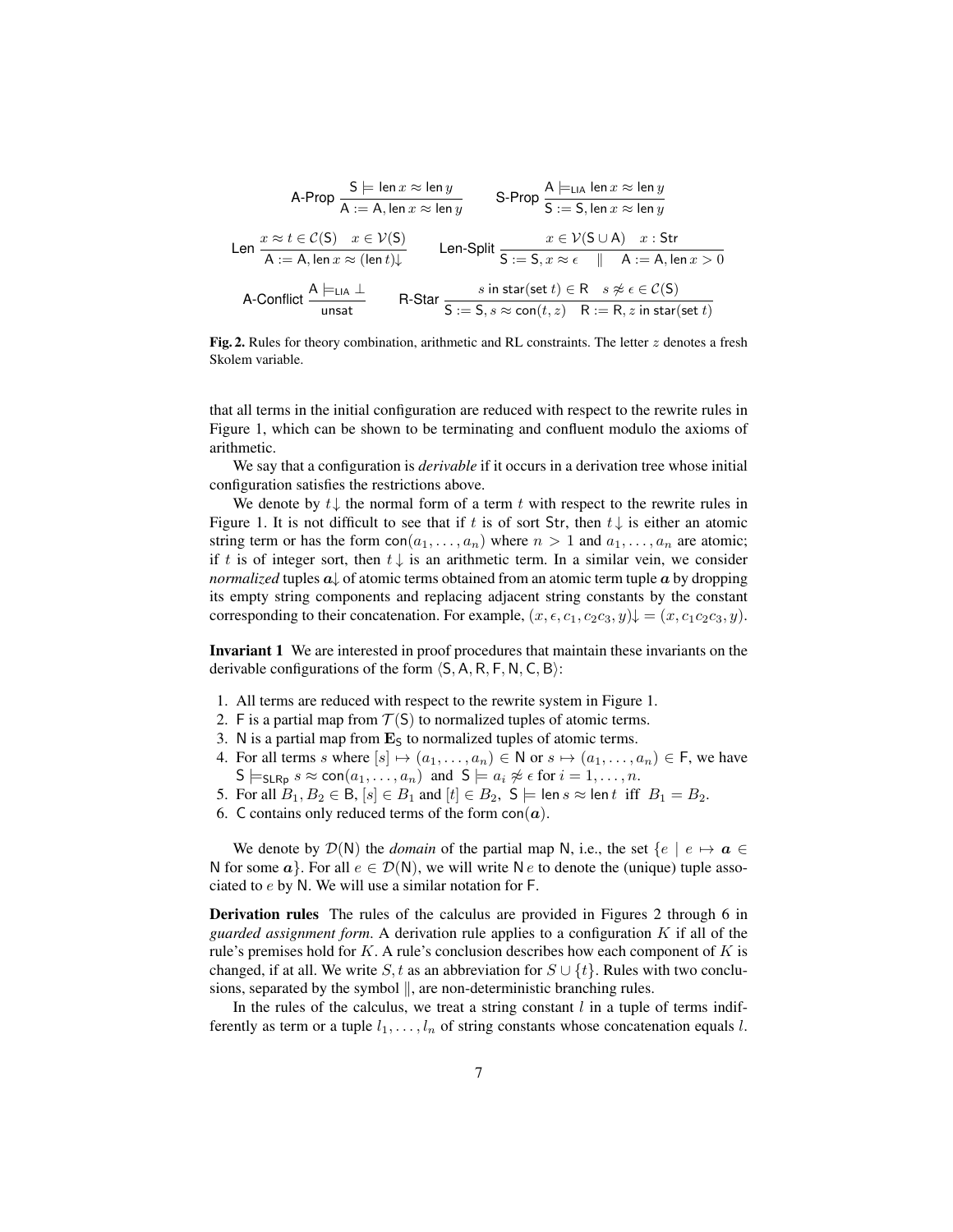$$
t = \text{con}(t_1, \ldots, t_i, \ldots, t_n) \quad t \in \mathcal{T}(\mathsf{S}) \setminus \mathsf{C}
$$
\n
$$
\text{S-Cycle } \frac{t_k \approx \epsilon \in \mathcal{C}(\mathsf{S}) \text{ for all } k \in \{1, \ldots, n\} \setminus \{i\}}{\mathsf{S} := \mathsf{S}, t \approx t_i \quad \mathsf{C} := (\mathsf{C}, t) \setminus \{t_i\}} \qquad \text{Reset } \frac{}{\mathsf{F} := \emptyset \quad \mathsf{N} := \emptyset \quad \mathsf{B} := \emptyset}
$$
\n
$$
\text{S-Split } \frac{x, y \in \mathcal{V}(\mathsf{S}) \quad x \approx y, \ x \not\approx y \notin \mathcal{C}(\mathsf{S})}{\mathsf{S} := \mathsf{S}, x \approx y \quad \parallel \quad \mathsf{S} := \mathsf{S}, x \not\approx y} \qquad \text{S-Conflict } \frac{s \approx t \in \mathcal{C}(\mathsf{S}) \quad s \not\approx t \in \mathcal{C}(\mathsf{S})}{\text{unsat}}
$$
\n
$$
\text{L-Split } \frac{x, y \in \mathcal{V}(\mathsf{S}) \quad x, y : \mathsf{Str} \quad \mathsf{S} \not\models \text{len } x \approx \text{len } y \quad \mathsf{S} \not\equiv \text{len } x \not\approx \text{len } y}{\mathsf{S} := \mathsf{S}, \text{len } x \approx \text{len } y \quad \parallel \quad \mathsf{S} := \mathsf{S}, \text{len } x \not\approx \text{len } y}
$$

Fig. 3. Basic string derivation rules.

For example, a tuple  $(x, c_1c_2c_3, y)$  with the three-character constant  $c_1c_2c_3$  will be seen also as the tuple  $(x, c_1, c_2c_3, y)$ ,  $(x, c_1c_2, c_3, y)$ , or  $(x, c_1, c_2, c_3, y)$ . All equalities and disequalities in the rules are treated modulo symmetry of  $\approx$ . We assume the availability of a procedure for checking entailment in the theory of linear integer arithmetic ( $\models$ LIA) and one for computing congruence closures and checking entailment in EUF ( $\models$ ).

The first four rules in Figure 2 describe the interaction between arithmetic reasoning and string reasoning, achieved via the propagation of entailed constraints in the shared language. R-Star is the only rule for handling RL constraints that we provide here. We chose it because the constraints matching its premise can be generated, by rule F-Loop in Figure 5, even if the initial configuration contains no RL constraints. The basic rules for string constraints are shown in Figure 3. The functionality and rationale of the last three should be straightforward. Reset is meant to be applied after the set S changes since in that case normal and flat forms may need updating. S-Cycle identifies a concatenation of terms with one them when the remaining ones are all equivalent to  $\epsilon$ .

The bulk of the work is done by the rules in Figures 4 and 5. Those in Figure 4 compute an equivalent flat form (consisting of a sequence of atomic terms) for all nonvariable terms that are not in the set C. Flat forms are used in turn to compute normal forms as follows. When all terms of an equivalence class e except for variables and terms in C have the same flat form, that form is chosen by N-Form1 as the normal form of e. When an equivalence class  $e$  consists only of variables and terms in  $\mathsf{C}$ , one of them is chosen by N-Form2 as the normal form of e. The first two rules of Figure 5 use flat forms to add to S new equations entailed by S in the theory of strings. F-Loop is used to recognize and break certain occurrences of reasoning *loops* that lead to infinite paths in a derivation tree (see [13] for more details).

The rules in Figure 6 are used to put equivalence classes of terms of sort Str into buckets based on the expected length of the value they will be given eventually by a satisfying assignment. The main idea is that different equivalence classes go into different buckets (using D-Base) unless they have the same length. In the latter case, they go into the same bucket only if we can tell they cannot have the same value (using D-Add). D-Split is used to reduce the problem to one of the two previous cases. The goal is that, on saturation, each bucket B can be assigned a unique length  $n_B$ , and each equivalence class in  $B$  can evaluate to a unique string constant of that length. Card makes sure that  $n_B$  is big enough to have enough string constants of length  $n_B$ .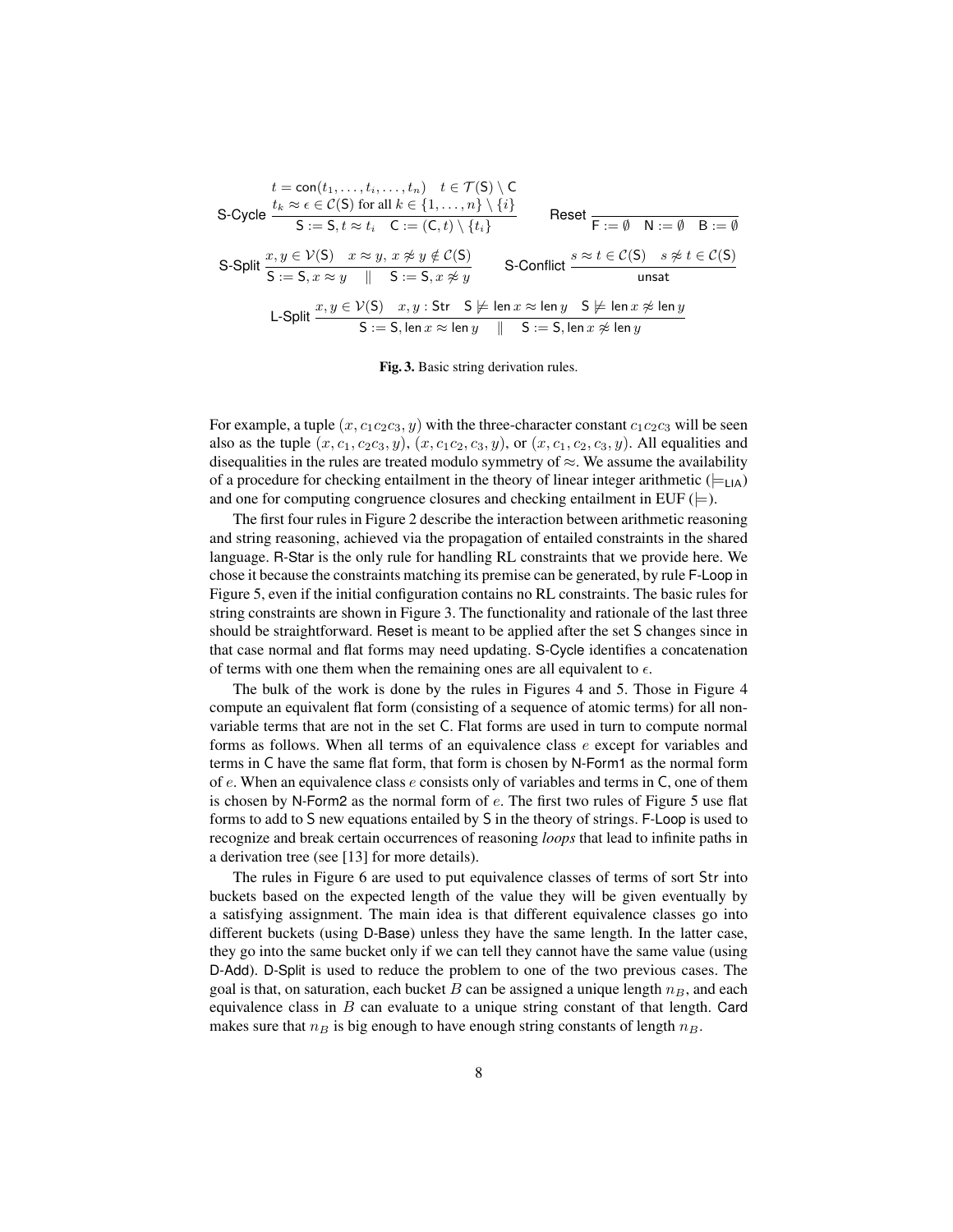$$
t = \text{con}(t_1, \ldots, t_n) \quad t \in \mathcal{T}(\mathsf{S}) \setminus (\mathcal{D}(\mathsf{F}) \cup \mathsf{C})
$$
\n
$$
\mathsf{F}\text{-}\mathsf{Form1} \xrightarrow{\qquad \qquad N \ [t_1] = s_1 \ \cdots \ N \ [t_n] = s_n} \qquad \qquad \mathsf{F}\text{-}\mathsf{Form2} \xrightarrow{l \in \mathcal{T}(\mathsf{S}) \setminus \mathcal{D}(\mathsf{F})} \mathsf{F} := \mathsf{F}, l \mapsto (l)
$$
\n
$$
\begin{array}{ll}\n[x] \notin \mathcal{D}(\mathsf{N}) \quad s \in [x] \setminus (\mathsf{C} \cup \mathcal{V}(\mathsf{S})) \\
\qquad \qquad \qquad \mathsf{N}\text{-}\mathsf{Form1} \xrightarrow{\mathsf{F}t = \mathsf{F} \ s \ \text{for all} \ t \in [x] \setminus (\mathsf{C} \cup \mathcal{V}(\mathsf{S}))} \mathsf{N}\text{-}\mathsf{Form2} \xrightarrow{[x] \notin \mathcal{D}(\mathsf{N}) \quad [x] \subseteq \mathsf{C} \cup \mathcal{V}(\mathsf{S})} \mathsf{N} := \mathsf{N}, [x] \mapsto \mathsf{F} \end{array}
$$

Fig. 4. Normalization derivation rules. The letter  $l$  denotes a string constant.

F-Unify 
$$
\frac{F s = (w, u, u_1) F t = (w, v, v_1) s \approx t \in \mathcal{C}(S) S \models \text{len } u \approx \text{len } v}{S := S, u \approx v}
$$
  
\n
$$
F s = (w, u, u_1) F t = (w, v, v_1) s \approx t \in \mathcal{C}(S) S \models \text{len } u \not\approx \text{len } v
$$
  
\nF-Split 
$$
\frac{u \notin \mathcal{V}(v_1) v \notin \mathcal{V}(u_1)}{S := S, u \approx \text{con}(v, z) || S := S, v \approx \text{con}(u, z)}
$$
  
\nF-Loop 
$$
\frac{F s = (w, x, u_1) F t = (w, v, v_1, x, v_2) s \approx t \in \mathcal{C}(S) x \notin \mathcal{V}((v, v_1))}{S := S, x \approx \text{con}(z_2, z), \text{con}(v, v_1) \approx \text{con}(z_2, z_1), \text{con}(u_1) \approx \text{con}(z_1, z_2, v_2)}
$$
  
\n
$$
R := R, z \text{ in star}(\text{set } \text{con}(z_1, z_2)) C := C, t
$$

Fig. 5. Equality reduction rules. The letters  $z$ ,  $z_1$ ,  $z_2$  denote fresh Skolem variables.

Correctness We now formalize the main correctness properties of our calculus. For space constraints we must refer the interested reader to a longer version of this paper [13] for their proof. Since our solver can be seen as a specific proof procedure, it immediately inherits those properties. This means in particular that when our solver terminates with a sat or unsat answer, that answer is correct. We describe here only the more restricted case of input problems with no RL constraints, as those constraints are not the focus of this work. Also, we consider only derivation trees satisfying Invariant 1.

Proposition 1 (Refutation Soundness). *For all closed derivation trees with initial configuration*  $\langle S_0, A_0, \emptyset, \emptyset, \emptyset, \emptyset, \emptyset \rangle$ *, the set*  $S_0 \cup A_0$  *is unsatisfiable in*  $T_{SLRp}$ *.* 

A derivable configuration  $\langle S, A, R, F, N, C, B \rangle$  is *saturated* if (i) N is a total map over  $\mathbf{E}_5$ , (ii) B is a partition of  $\mathbf{E}_5$ , and (iii) any derivation rule that applies to it except for Reset leaves the configuration unchanged modulo renaming of Skolem variables.

**Proposition 2** (Solution Soundness). *If a derivation tree with root*  $\langle S_0, A_0, \emptyset, \emptyset, \emptyset, \emptyset, \emptyset \rangle$ *contains a saturated configuration then*  $S_0 \cup A_0$  *is satisfiable in*  $T_{\text{SLRp}}$ *.* 

The proof of Proposition 2 is constructive since it shows how to build systematically from a saturated configuration a satisfying assignment for the (string and arithmetic) variables in the input problem  $S_0 \cup A_0$ . Our implementation follows that construction.

Proof procedure A possible proof procedure, a highly simplified version of the one we have implemented, is defined by the repeated application of the calculus rules according to the six steps below. When applying a branching rule the procedure tries the leftbranch configuration first. It interrupts a step and restarts with Step 0 as soon as a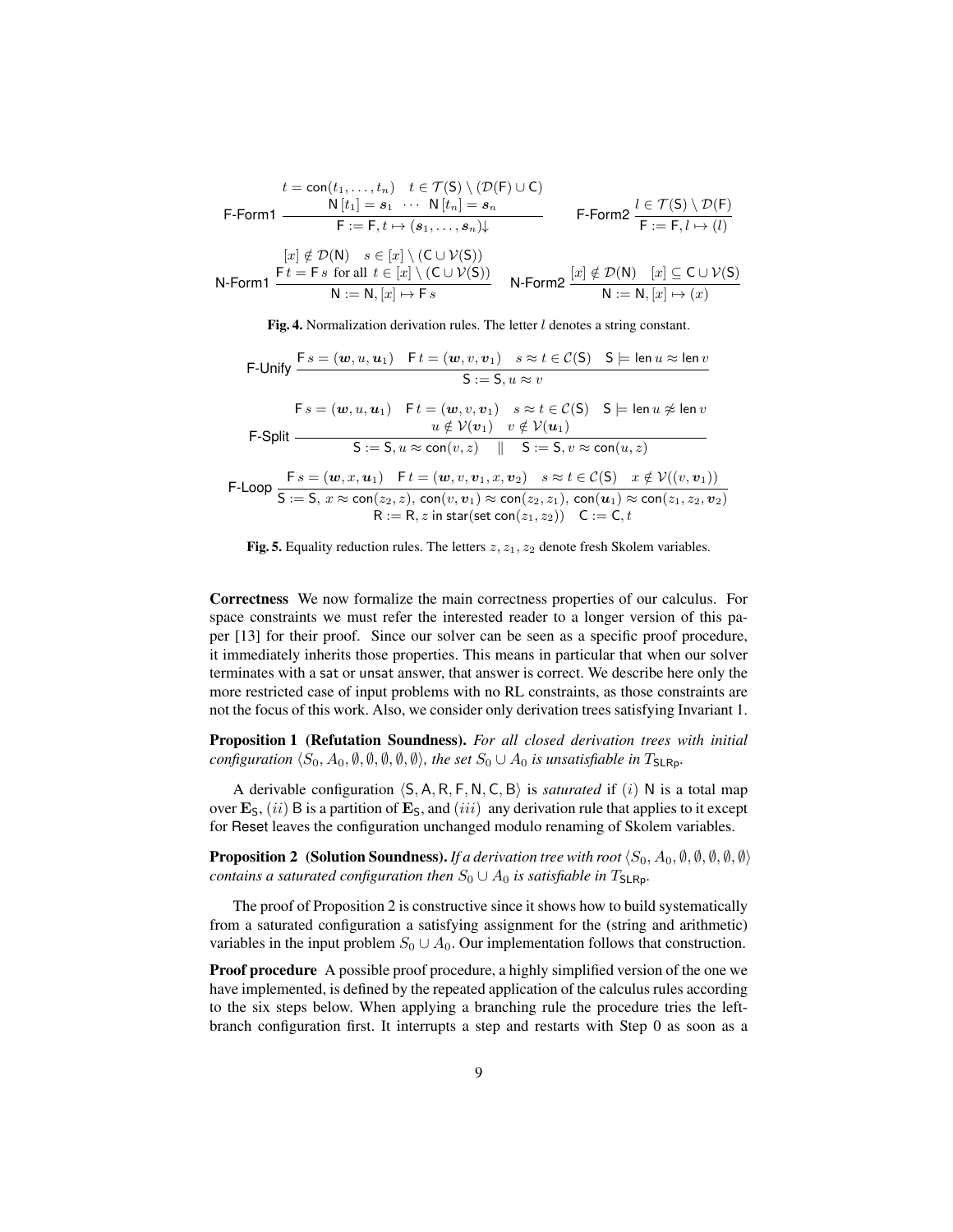$$
s \in \mathcal{T}(\mathsf{S}) \quad s : \mathsf{Str}
$$
\n
$$
\mathsf{D}\text{-Base } \frac{S \models \mathsf{len}\ s \approx \mathit{len}\ B \text{ for no } B \in \mathsf{B}}{\mathsf{B} := \mathsf{B}, \{[s]\}} \quad \text{Card } \frac{B \in \mathsf{B} \quad |B| > 1}{\mathsf{A} := \mathsf{A}, \mathit{len}\ B \geq |\log_{|\mathcal{A}|}(|B| - 1)]}
$$
\n
$$
s \in \mathcal{T}(\mathsf{S}) \quad s : \mathsf{Str} \quad \mathsf{B} = \mathsf{B}', B \quad S \models \mathsf{len}\ s \approx \mathit{len}\ B \quad [s] \notin B \quad \text{for all } e \in B \text{ there are } \mathsf{w}, u, \mathsf{u}_1, v, \mathsf{v}_1 \text{ such that}
$$
\n
$$
\mathsf{D}\text{-Add } \frac{(\mathsf{N}[s] = (\mathsf{w}, u, \mathsf{u}_1), \ \mathsf{N}\ e = (\mathsf{w}, v, \mathsf{v}_1), \ S \models \mathsf{len}\ u \approx \mathsf{len}\ v, \ u \not\approx v \in \mathcal{C}(\mathsf{S}))}{\mathsf{B} := \mathsf{B}', B \quad S \models \mathsf{len}\ s \approx \mathit{len}\ B \quad [s] \notin B \quad e \in B \quad \text{D}\text{-Split}
$$
\n
$$
\frac{\mathsf{N}[s] = (\mathsf{w}, u, \mathsf{u}_1) \quad \mathsf{N}\ e = (\mathsf{w}, v, \mathsf{v}_1) \quad S \models \mathsf{len}\ u \not\approx \mathsf{len}\ v}{\mathsf{S} := \mathsf{S}, u \approx \mathsf{con}(z_1, z_2), \mathsf{len}\ z_1 \approx \mathsf{len}\ v} \quad \mathsf{S} := \mathsf{S}, v \approx \mathsf{con}(z_1, z_2), \mathsf{len}\ z_1 \approx \mathsf{len}\ u
$$

Fig. 6. Disequality reduction rules. Letters  $z_1$ ,  $z_2$  denote fresh Skolem variables. For each bucket  $B \in \mathsf{B}$ , len<sub>B</sub> denotes a unique term (len x) where  $[x] \in B$ . | denotes the cardinality operator.

constraint is added to S. The procedure keeps cycling through the steps until it derives a saturated configuration or the unsat one. In the latter case, it continues with another configuration in the derivation tree, if any.

*Step 0: Reset:* Apply Reset to reset buckets, and flat and normal forms.

*Step 1: Check for conflicts, propagate:* Apply S-Conflict or A-Conflict if the configuration is unsatisfiable due to the current string or arithmetic constraints; otherwise, propagate entailed equalities between S and A using S-Prop and A-Prop.

*Step 2: Add length constraints:* Apply Len and then Len-Split to completion.

*Step 3: Compute Normal Forms for Equivalence Classes.* Apply S-Cycle to completion and then the rules in Figure 4 to completion. If this does not produce a total map N, there must be some  $s \approx t \in C(S)$  such that F s and F t have respectively the form  $(w, u, u_1)$  and  $(w, v, v_1)$  with u and v distinct terms. Let x, y be variables with  $x \in [u]$ and  $y \in [v]$ . If S entails neither len  $x \approx \text{len } y$  nor len  $x \approx \text{len } y$ , apply L-Split to them; otherwise, apply any applicable rules from Figure 5, giving preference to F-Unify.

*Step 4: Partition equivalence classes into buckets.* First apply D-Base and D-Add to completion. If this does not make  $B$  a partition of  $E<sub>S</sub>$ , there must be an equivalence class [x] contained in no bucket but such that  $S \models \text{len } x \approx \text{len } B$  for some bucket B (otherwise D-Base would apply). If there is a  $[y] \in B$  such that  $x \not\approx y \notin C(S)$ , split on  $x \approx y$  and  $x \not\approx y$  using S-Split. Otherwise, let  $[y] \in B$  such that  $x \not\approx y \in C(S)$ . It must be that N |x| and N |y| share a prefix followed by two distinct terms u and v. Let  $x_u, x_v$ be variables with  $x_u \in [u]$  and  $x_v \in [v]$ . If  $S \models \text{len } x_u \not\approx \text{len } x_v$ , apply the rule D-Split to u and v. If  $S \models \text{len } x_u \approx \text{len } x_v$ , since it is also the case that neither  $x_u \approx x_v$  nor  $x_u \not\approx x_v$  is in  $\mathcal{C}(S)$ , apply S-Split to  $x_u$  and  $x_v$ . If S entails neither len  $x_u \approx \text{len } x_v$  nor len  $x_u \not\approx$  len  $x_v$ , split on them using L-Split.

*Step 5: Add length constraint for cardinality.* Apply Card to completion.

One can show that all derivation trees generated with this proof procedure satisfy Invariant 1. We illustrate the procedure's workings with a couple of examples.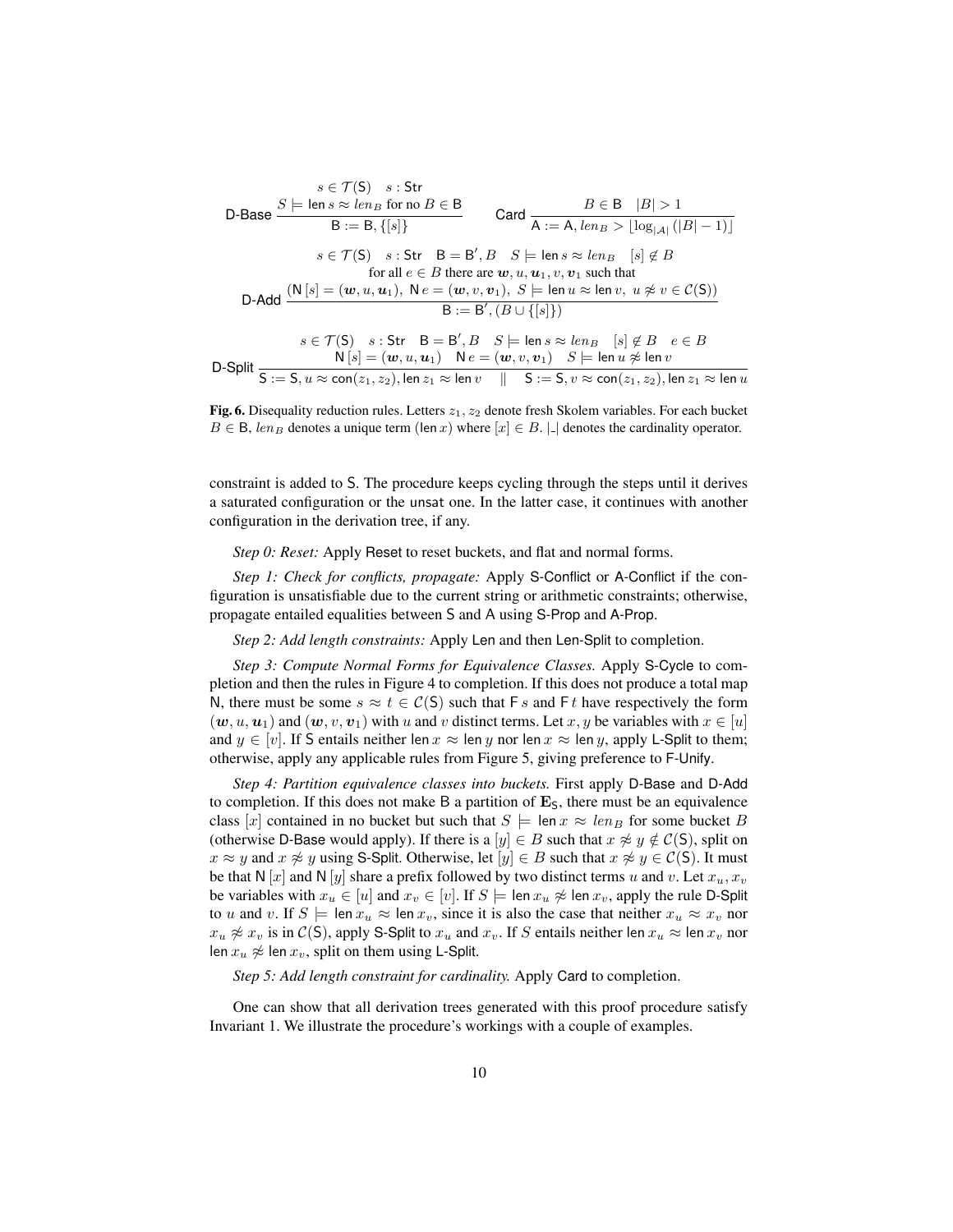*Example 1.* Suppose we start with  $A = \emptyset$  and  $S = \{\text{len } x \approx \text{len } y, x \not\approx \epsilon, z \not\approx \epsilon\}$  $\epsilon$ , con $(x, l_1, z) \approx$  con $(y, l_2, z)$ } where  $l_1, l_2$  are distinct constants of the same length. After checking for conflicts, the procedure applies Len and Len-Split to completion. All resulting derivation tree branches except one can be closed with S-Conflict. In the leaf of the non-closed branch every string variable is in a disequality with  $\epsilon$ . In that configuration, the string equivalence classes are  $\{x\}$ ,  $\{y\}$ ,  $\{z\}$ ,  $\{l_1\}$ ,  $\{l_2\}$ ,  $\{\epsilon\}$ , and  $\{\text{con}(x, l_1, z)$ ,  $con(y, l_2, z)$ . The normal form for the first three classes is computed with N-Form2; the normal form for the other three with F-Form2 and N-Form1. For the last equivalence class, the procedure uses F-Form1 to construct the flat forms F con $(x, l_1, z) = (x, l_1, z)$ and  $F \text{con}(y, l_2, z) = (y, l_2, z)$ , and F-Unify to add the equality  $x \approx y$  to S. The procedure then restarts but now with the string equivalence classes  $\{x, y\}$ ,  $\{z\}$ ,  $\{l_1\}$ ,  $\{l_2\}$ ,  $\{\epsilon\}$ , and  $\{\textsf{con}(x, l_1, z), \textsf{con}(y, l_2, z)\}$ . After similar steps as before, the terms in the last equivalence class get the flat form  $(x, l_1, z)$  and  $(x, l_2, z)$  respectively (assuming x is chosen as the representative term for  $\{x, y\}$ ). Using F-Unify, the procedure adds the equality  $l_1 \approx l_2$  to S and then derives unsat with S-Conflict. This closes the derivation tree, showing that the input constraints are unsatisfiable.  $\Box$ 

*Example 2.* Suppose now the input constraints are  $A = \emptyset$  and  $S = \{\text{len } x \approx \text{len } y, x \not\approx \text{len } y\}$  $\epsilon, z \not\approx \epsilon$ , con $(x, l_1, z) \not\approx$  con $(y, l_2, z)$  with  $l_1, l_2$  as in Example 1. After similar steps as in that example, the procedure can derive a configuration where the string equivalence classes are  $\{x\}$ ,  $\{y\}$ ,  $\{z\}$ ,  $\{l_1\}$ ,  $\{l_2\}$ ,  $\{\epsilon\}$ ,  $\{\text{con}(x, l_1, z)\}$ , and  $\{\text{con}(y, l_2, z)\}$ . After computing normal forms for these classes, it attempts to construct a partition B of them into buckets. However, notice that if it adds  $\{[x]\}\$ , say, to B using D-Base, then neither D-Base (since  $S \models \text{len } x \approx \text{len } y$ ) nor D-Add (since  $x \not\approx y \not\in C(S)$ ) is applicable to [y]. So it applies S-Split to x and y. In the branch where  $x \approx y$ , the proof procedure subsequently restarts, and computes normal forms as before. At that point it succeeds in making B a partition of the string equivalence classes, by placing  $[con(x, l_1, z)]$  and  $[con(y, l_2, z)]$  into the same bucket using D-Add, which applies because their corresponding normal forms are  $(x, l_1, z)$  and  $(x, l_2, z)$  respectively. Any further rule applications lead to branches with a saturated configuration, each of which indicates that the input constraints are satisfiable.  $\Box$ 

**Implementation in DPLL** $(T)$  Theory solvers based on the calculus we have described can be integrated into the  $DPLL(T)$  framework used by modern SMT solvers, which combines a SAT solver with multiple specialized *theory solvers* for conjunctions of constraints in a certain theory. These SMT solvers maintain an evolving set  $F$  of quantifierfree clauses and a set M of literals representing a (partial) Boolean assignment for  $F$ . Periodically, a theory solver is asked whether M is satisfiable in its theory.

In terms of our calculus, we assume that the literals of an assignment  $M$  are partitioned into string constraints (corresponding to the set S), arithmetic constraints (the set A) and RL constraints (the set R). These sets are subsequently given to three independent solvers, which we will call the string solver, the arithmetic solver, and the RL solver, respectively. The rules A-Prop and S-Prop model the standard mechanism for Nelson-Oppen theory combination, where entailed equalities are communicated between these solvers. The satisfiability check performed by the arithmetic solver is modeled by the rule A-Conflict. Note that there is no additional requirement on the arithmetic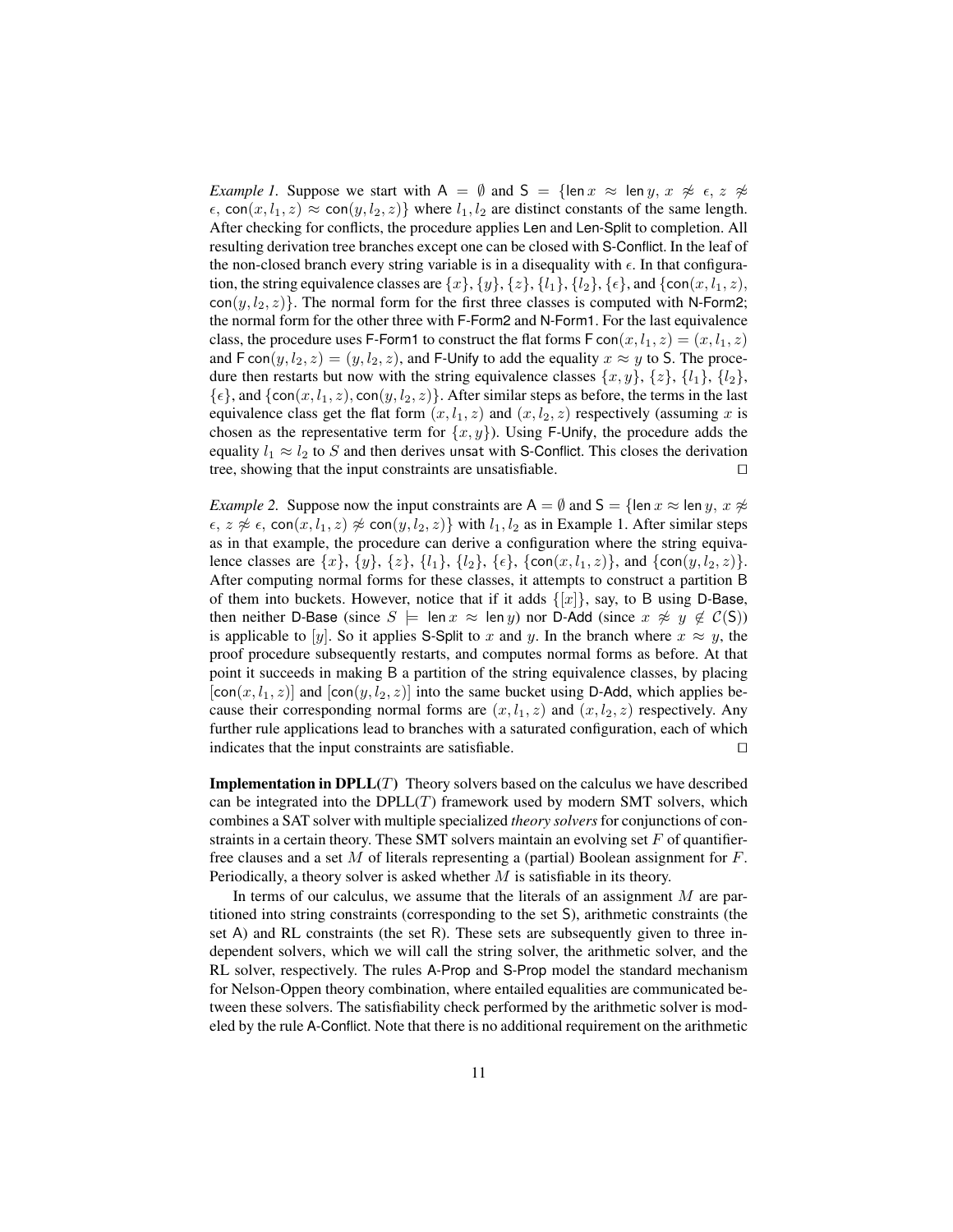solver, and thus a standard  $DPLL(T)$  theory solver for linear integer arithmetic can be used. The behavior of the RL solver is described by the rule R-Star and others we have omitted here. The remaining rules model the behavior of the string solver.

The case splitting done by the string solver (with rules S-Split and L-Split) is achieved by means of the *splitting on demand* paradigm [1], in which a solver may add theory lemmas to  $F$  consisting of clauses possibly with literals not occurring in  $M$ . The case splitting in rules F-Split and D-Split can be implemented by adding a lemma of the form  $\psi \Rightarrow (l_1 \vee l_2)$  to F, where  $l_1$  and  $l_2$  are new literals. For instance, in the case of F-Split, we add the lemma  $\psi \Rightarrow (u \approx \text{con}(v, z) \lor v \approx \text{con}(u, z))$ , where  $\psi$  is a conjunction of literals in M entailing  $s \approx t \land s \approx \textsf{F} s \land t \approx \textsf{F} t \land \textsf{len } u \not\approx \textsf{len } v$  in the overall theory.

The rules Len, Len-Split, and Card involve adding constraints to A. This is done by the string solver by adding lemmas to  $F$  containing arithmetic constraints. For instance, if  $x \approx \text{con}(y, z) \in \mathcal{C}(\mathsf{S})$ , the solver may add a lemma of the form  $\psi \Rightarrow \text{len } x \approx$ len y + len z to F, where  $\psi$  is a conjunction of literals from M entailing  $x \approx \text{con}(y, z)$ , after which the conclusion of this lemma is added to M (and hence to A).

In DPLL $(T)$ , when a theory solver determines that M is unsatisfiable (in the solver's theory) it generates a *conflict clause*, the negation of an unsatisfiable subset of M. The string solver maintains a compact representation of  $C(S)$  at all times. To construct conflict clauses it also maintains an *explanation*  $\psi_{s,t}$  for each equality  $s \approx t$  it adds to S by applying S-Cycle, F-Unify or standard congruence closure rules. The explanation  $\psi_{s,t}$ is a conjunction of string constraints in M such that  $\psi_{s,t} \models_{SLRp} s \approx t$ . For F-Unify, the string solver maintains an explanation  $\psi$  for the flat form of each term  $t \in \mathcal{D}(F)$ where  $\psi \models_{SLRp} t \approx \text{con}(F t)$ . When a configuration is determined to be unsatisfiable by S-Conflict, that is, when  $s \approx t$ ,  $s \not\approx t \in C(S)$  for some s, t, it replaces the occurrence of  $s \approx t$  with its corresponding explanation  $\psi$ , and then replaces the equalities in  $\psi$ with their corresponding explanation, and so on, until  $\psi$  contains only equalities from M. Then it reports as a conflict clause (the clause form of)  $\psi \Rightarrow s \approx t$ .

All other rules (such as those that modify N, F and B) model the internal behavior of the string solver.

### 3 Experimental Results

We have implemented a theory solver based on the calculus and proof procedure described in the previous section within the latest version of our SMT solver CVC4. The string alphabet  $A$  for this implementation is the set of all 256 ASCII characters. To evaluate our solver we did an experimental comparison with two of the string solvers mentioned in Section 1.1: Z3-STR (version 20140120) and Kaluza (latest version from its website). These solvers, which have been widely used in security analysis, were chosen because they are publicly available and have an input language that largely intersects with that of our solver. All results in this section were collected on a 2.53 GHz Intel Xeon E5540 with 8 MB cache and 12 GB main memory.<sup>5</sup>

Modulo superficial differences in the concrete input syntax, all three tools accept as input a set of  $T_{SLRp}$  constraints and report on its satisfiability with a sat, unsat or

<sup>5</sup> Detailed results and binaries can be found at http://cvc4.cs.nyu.edu/papers/ CAV2014-strings/.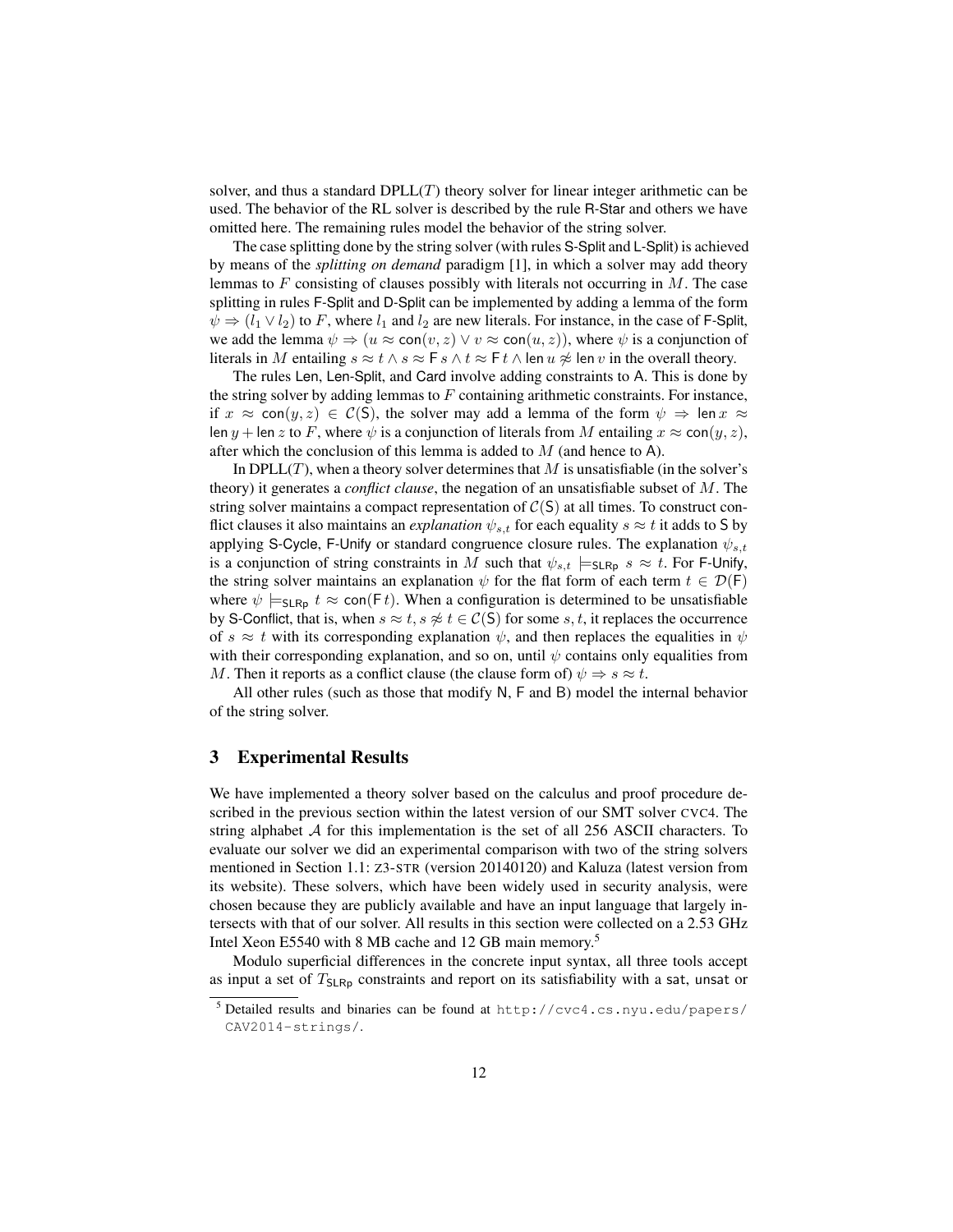|               | CVC4         | Z3-str   |                                | Kaluza   |        | Kaluza-orig |        |
|---------------|--------------|----------|--------------------------------|----------|--------|-------------|--------|
| <b>Result</b> |              | $\times$ |                                | $\times$ |        | $\times$    |        |
| unsat         | 11,625       |          | 317 11,769 7,154 13,435 27,450 |          |        |             | 805    |
| sat           | 33,271 1,583 |          | 31,372                         | n/a      | 25,468 | n/a         | 3      |
| unknown       |              |          |                                |          |        |             | 0      |
| timeout       | 2,388        |          | 2,123                          |          | 84     |             | 84     |
| error         |              |          | 120                            |          | 1,140  |             | 18,942 |

Table 1. Comparative results.

unknown answer. In the first case, CVC4 and Z3-STR can also provide a *solution*, i.e., a satisfying assignment for the variables in the input set. Kaluza can do that for at most one *query variable* which must be specified before-hand in the input file.

An initial series of regression tests on all three tools revealed several usability and correctness issues with Kaluza and a few with Z3-STR. In Kaluza, they were caused by bugs in its top level script which communicates with different tools, e.g. the solvers Yices and Hampi, via the file system. They range from failure to clean up temporary files to an incorrect use of the Unix grep tool to extract information from the output of those tools. Since Kaluza is not in active development anymore, we made an earnest, best effort attempt to fix these bugs ourselves. However, there seem to be more serious flaws in Kaluza's interface or algorithm. Specifically, often Kaluza incorrectly reports unsat for problems that are satisfiable only if some of their input variables are assigned the empty string. Moreover, in several cases, Kaluza's sat/unsat answer for the same input problem changes depending on the query variable chosen. Because of this arbitrariness, in our experiments we removed all query variables in Kaluza's input.

We found that in several cases Z3-STR returns *spurious solutions*, assignments to the input variables that do not in fact satisfy the input problem. Also, it classifies some satisfiable problems as unsat. Prompted by our inquiries, the Z3-STR developers have produced a new version of Z3-STR that fixes the spurious solutions problem. Unfortunately, that version was not ready in time for us to redo the experiments. As for Z3-STR's unsoundness, it looks like it is caused by an internal restriction that, for efficiency but without loss of generality, limits the possible values of "free" string variables to a fixed finite set of string constants. The authors define a variable as free in an input problem if its values are completely unconstrained by the problem. For instance, in the constraint set  $\{x \approx \text{con}(y, z)\}\$  variables y and z would be free according to this definition, while  $x$  would not. It appears that the criterion used by  $Z3-STR$  to recognize free variables sometimes misclassifies a variable as free when in fact it is not, causing the system to miss solutions that are outside the finite domain imposed on free variables.

In contrast, on our full set of benchmarks, we did not find any evidence of erroneous behavior in CVC4 when compared with the other two solvers. Every solution produced by CVC4 was *confirmed* by both CVC4 and Z3-STR by adding the solution as a set of constraints to the input problem and checking that the strengthened problem was satisfiable. Furthermore, no unsat answers from CVC4 were contradicted by a confirmed solution from Z3-STR.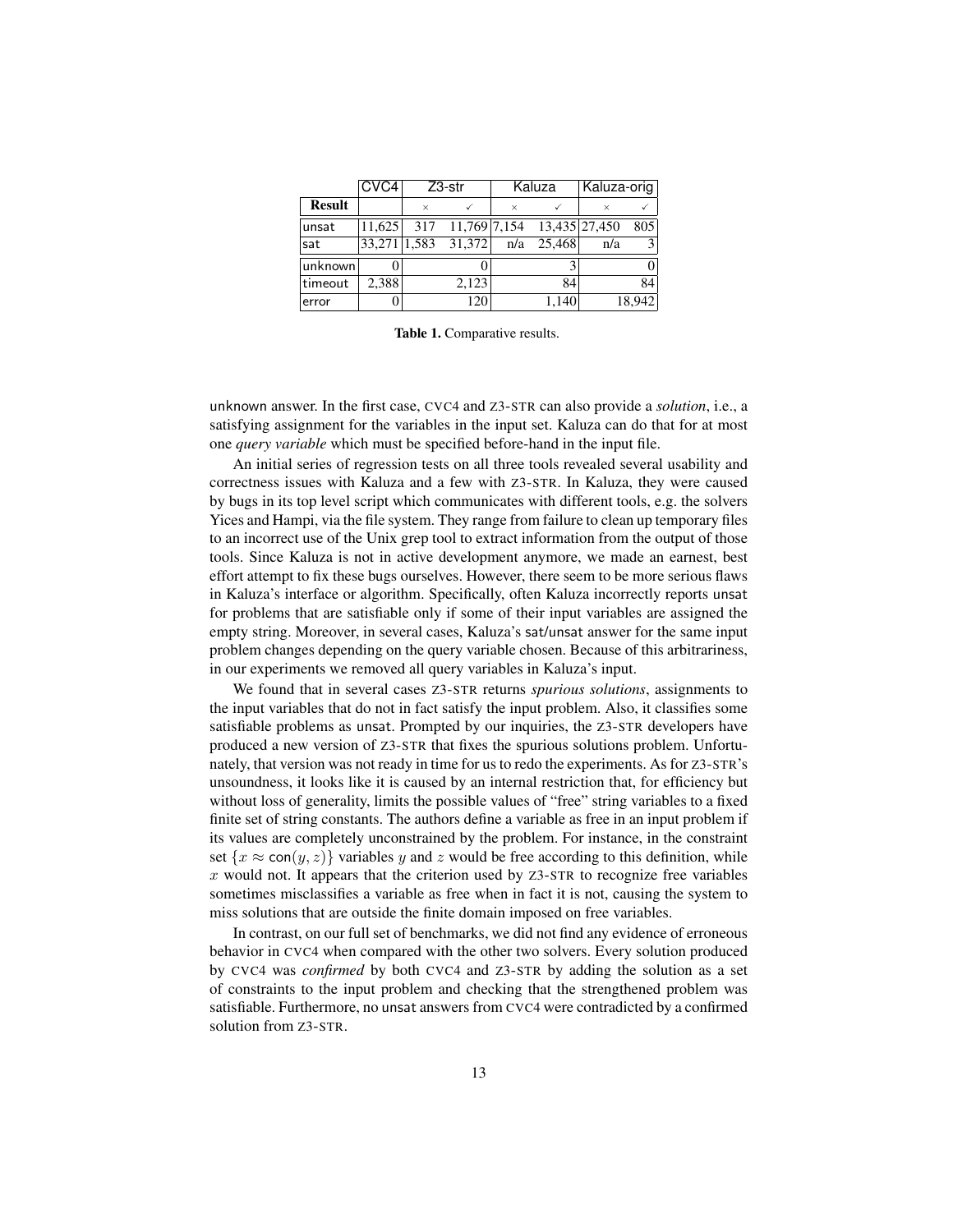Comparative Evaluation For our evaluation we selected 47,284 benchmark problems from a set of about 50K benchmarks generated by Kudzu, a symbolic execution framework for Javascript, and available on the Kaluza website [18]. The discarded problems either had syntax errors or included a macro function (CapturedBrack) whose meaning is not fully documented. We translated those benchmarks into CVC4's extension of the SMT-LIB 2 format to the language of  $T_{SLRp}^6$  and into the  $Z3$ -STR format. Some benchmarks contain regular membership constraints  $(s \text{ in } r)$ , which Z3-STR does not support. However, in all of these constraints the regular language denoted by  $r$  is finite and small, so we were able to translate them into equivalent string constraints.

We ran CVC4, Z3-STR and two versions of Kaluza, the original one and the one with our debugged main script, on each benchmark with a 20-second CPU time limit. The results are summarized in Table 1. There, the column Kaluza-orig refers to the original version of Kaluza while the error line counts the total number of runtime errors. The results for Z3-STR and the two versions of Kaluza are separated in two columns: the  $\times$ column contains the number of provably incorrect answers while the  $\checkmark$  column contains the rest. By *provably incorrect* here we mean an unsat answer for a problem that has a verified solution or a sat answer but with a spurious solution. Note that the figures for the two versions of Kaluza are unfairly skewed in their favor because neither version returns solutions, which means that their sat answers are unverifiable unless one of the other solvers produces a solution for the same problem. For a more detailed discussion, we look at the benchmark problem set broken down by the CVC4 results. For brevity we discuss only our amended version of Kaluza below.

None of the 11,625 unsat answers provided by CVC4 were provably incorrect. Z3- STR also answered sat on 11,568 of them and returned an error for the remaining 57; Kaluza agreed on 11,394 and returned an error for the rest. All of CVC4's 33,271 sat answers were corroborated by a confirmed solution. Z3-STR agreed on 31,616 of those problems although it returned a spurious solution for 244 of them. Also, it incorrectly found 317 problems unsatisfiable and produced an error on 29 problems, timing out on the remaining 1,304. Kaluza agreed on 25,468 problems (unverifiable because of the absence of solutions), erroneously classified 7,154 as unsatisfiable, reported unknown for 3, produced an error for 562, and timed out on 84.

CVC4 timed out on 2,388 problems, but produced no errors and no unknown answers. For the problems that CVC4 timed out on, Z3-STR classified 201 as unsatisfiable, returned an error for 34 and produced solutions for the remaining 1,339, all of which were spurious. Kaluza classified 2,041 as unsatisfiable and returned an error on the rest.

These results provide strong evidence that CVC4's string solver is sound. They also provide evidence that unsat answers from Z3-STR and Kaluza for problems on which CVC4 times out cannot be trusted. They also show that CVC4's string solver answers sat more often than both Z3-STR and Kaluza, providing a correct solution in each case. Thus, it is overall the best tool for both satisfiable and unsatisfiable problems.

Moving to run time performance, a comparison with Kaluza is not very meaningful because of its high unreliability and the unverifiability of its sat answers. In principle,

<sup>6</sup> The SMT-LIB 2 standard does not include a theory of strings yet although there are plans to do so. CVC4's extension is documented at http://cvc4.cs.nyu.edu/wiki/Strings .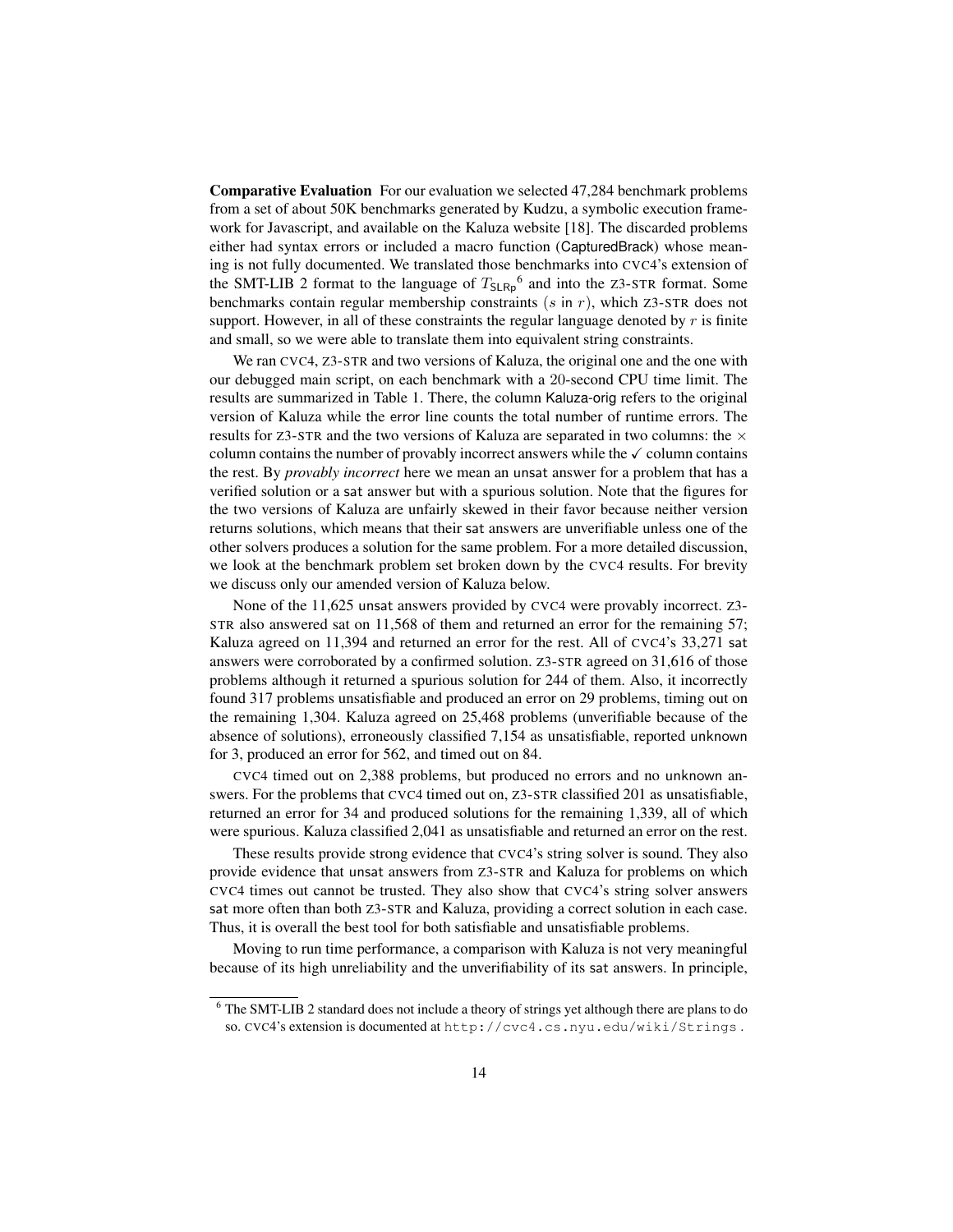

Fig. 7. Runtime comparison of CVC4, Z3-STR and the amended Kaluza. Times are in seconds.

the same could be said of  $Z3$ -STR due to its refutation unsoundness.<sup>7</sup> However, an analysis of our detailed results shows that CVC4 has nonetheless better runtime performance overall. This can be easily seen from the cactus plot in Figure 7, which shows for each of the three systems how many non-provably incorrect benchmarks it cumulatively solves within a certain amount of time.

# 4 Conclusion and Further Work

We have presented a new approach for solving quantifier-free constraints over a theory of unbounded strings with length and regular language membership. Our approach integrates a specialized theory solver for such constraints within the  $DPLL(T)$  framework. We have given experimental evidence that our implementation in the SMT solver CVC4 is highly competitive with existing tools.

In our ongoing work, we plan to extend the scope of our string solver to support a richer language of string constraints that occur often in practice, especially in security applications. In preliminary implementation work in CVC4, we have found that commonly used predicates (such as the predicate contains for string containment) can be handled in an efficient manner by extending the calculus mentioned in this paper. We are also working on a more sophisticated approach for dealing with RL constraints, using a separate dedicated solver that is similarly integrated into the  $DPLL(T)$  framework.

At the theoretical level, we would like to devise a proof strategy that is solutioncomplete, that is, guaranteed to eventually produce a solution for every satisfiable input. Note that a fair proof strategy can be trivially obtained by incrementally setting an upper bound on the total length of all strings in a problem solution. The challenge is to devise a more efficient fair strategy than that one. Additionally, we would like to identify fragments where our calculus is terminating, and thus refutation complete.

Acknowledgments We would like to thank Nestan Tsiskaridze for her insightful comments, and the developers of Z3-STR for their technical support in using their tool and several clarifications on it.

 $7$  Z3-STR could be faster and time out less often simply because it unduly prunes search space.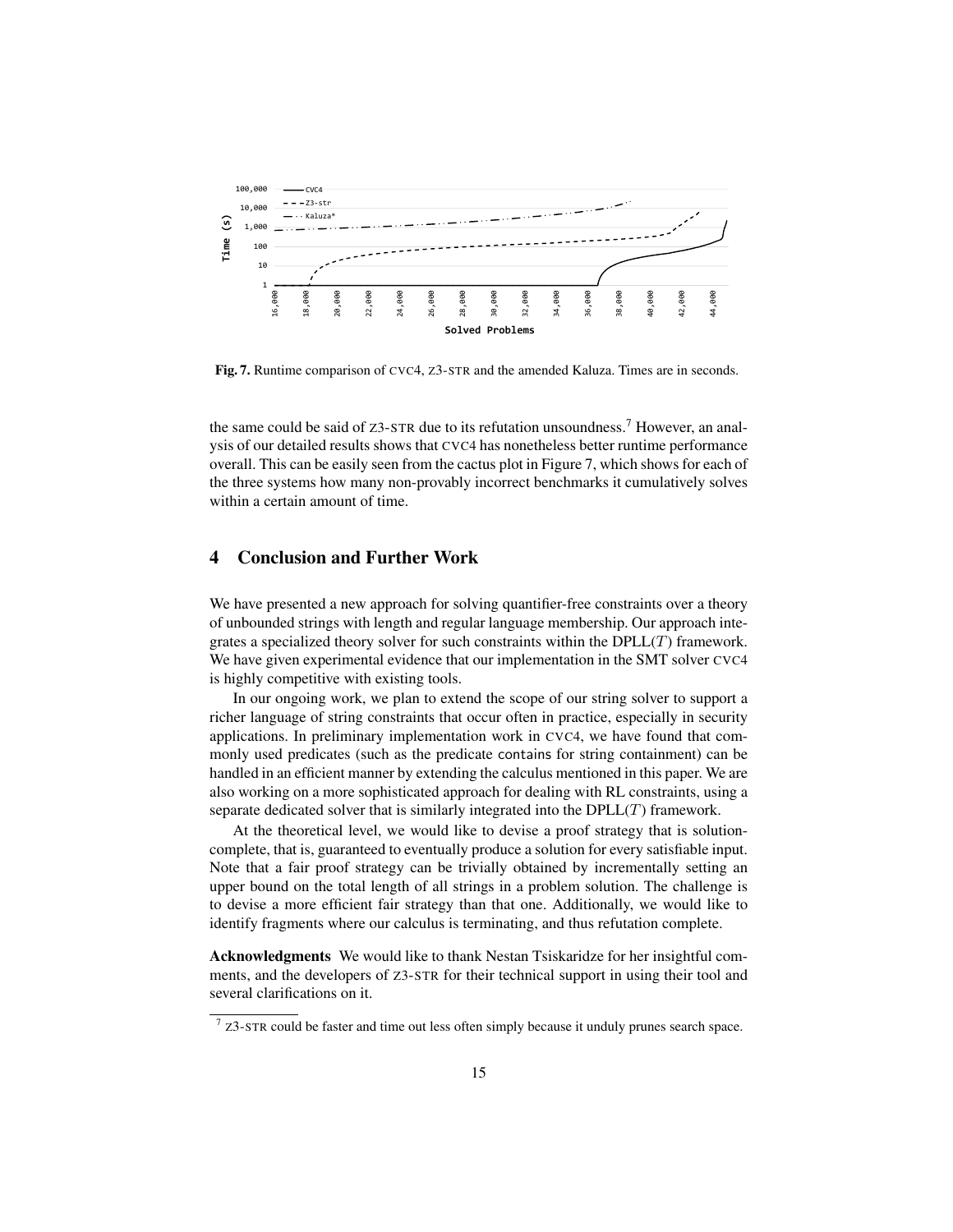# References

- [1] C. Barrett, R. Nieuwenhuis, A. Oliveras, and C. Tinelli. Splitting on demand in SAT modulo theories. In *Proceedings of LPAR'06*, volume 4246 of *LNCS*, pages 512–526. Springer, 2006.
- [2] C. Barrett, R. Sebastiani, S. Seshia, and C. Tinelli. Satisfiability modulo theories. In A. Biere, M. J. H. Heule, H. van Maaren, and T. Walsh, editors, *Handbook of Satisfiability*, volume 185, chapter 26, pages 825–885. IOS Press, February 2009.
- [3] N. Bjørner, N. Tillmann, and A. Voronkov. Path feasibility analysis for string-manipulating programs. In *Proceedings of the 15th International Conference on Tools and Algorithms for the Construction and Analysis of Systems: Held as Part of the Joint European Conferences on Theory and Practice of Software, ETAPS 2009,*, pages 307–321. Springer-Verlag, 2009.
- [4] A. S. Christensen, A. Møller, and M. I. Schwartzbach. Precise analysis of string expressions. In *Proceedings of the 10th International Conference on Static Analysis*, SAS'03, pages 1–18, Berlin, Heidelberg, 2003. Springer-Verlag.
- [5] X. Fu and C. Li. A string constraint solver for detecting web application vulnerability. In *Proceedings of the 22nd International Conference on Software Engineering and Knowledge Engineering*, SEKE'2010. Knowledge Systems Institute Graduate School, 2010.
- [6] V. Ganesh, M. Minnes, A. Solar-Lezama, and M. Rinard. Word equations with length constraints: What's decidable? In *Proceedings of the 8th International Conference on Hardware and Software: Verification and Testing*, HVC'12, pages 209–226, Berlin, Heidelberg, 2013. Springer-Verlag.
- [7] I. Ghosh, N. Shafiei, G. Li, and W. Chiang. JST: An automatic test generation tool for industrial Java applications with strings. In *Proceedings of the 2013 International Conference on Software Engineering*, ICSE '13, pages 992–1001, Piscataway, NJ, USA, 2013. IEEE Press.
- [8] P. Hooimeijer and M. Veanes. An evaluation of automata algorithms for string analysis. In *Proceedings of the 12th international conference on Verification, model checking, and abstract interpretation*, pages 248–262. Springer-Verlag, 2011.
- [9] P. Hooimeijer and W. Weimer. A decision procedure for subset constraints over regular languages. In *Proceedings of the 2009 ACM SIGPLAN conference on Programming language design and implementation*, pages 188–198. ACM, 2009.
- [10] P. Hooimeijer and W. Weimer. Solving string constraints lazily. In *Proceedings of the IEEE/ACM international conference on Automated software engineering*, pages 377–386. ACM, 2010.
- [11] A. Kiezun, V. Ganesh, P. J. Guo, P. Hooimeijer, and M. D. Ernst. HAMPI: a solver for string constraints. In *Proceedings of the eighteenth international symposium on Software testing and analysis*, pages 105–116. ACM, 2009.
- [12] G. Li and I. Ghosh. PASS: String solving with parameterized array and interval automaton. In V. Bertacco and A. Legay, editors, *Hardware and Software: Verification and Testing*, volume 8244 of *Lecture Notes in Computer Science*, pages 15–31. Springer International Publishing, 2013.
- [13] T. Liang, A. Reynolds, C. Tinelli, C. Barrett, and M. Deters. A DPLL(T) theory solver for a theory of strings and regular expressions. Technical report, Department of Computer Science, The University of Iowa, 2014. (Available at http://cvc4.cs.nyu.edu/ papers/CAV2014-strings/).
- [14] G. S. Makanin. The problem of solvability of equations in a free semigroup. *English transl. in Math USSR Sbornik*, 32:147–236, 1977.
- [15] G. Nelson and D. C. Oppen. Simplification by cooperating decision procedures. *ACM Trans. on Programming Languages and Systems*, 1(2):245–257, Oct. 1979.